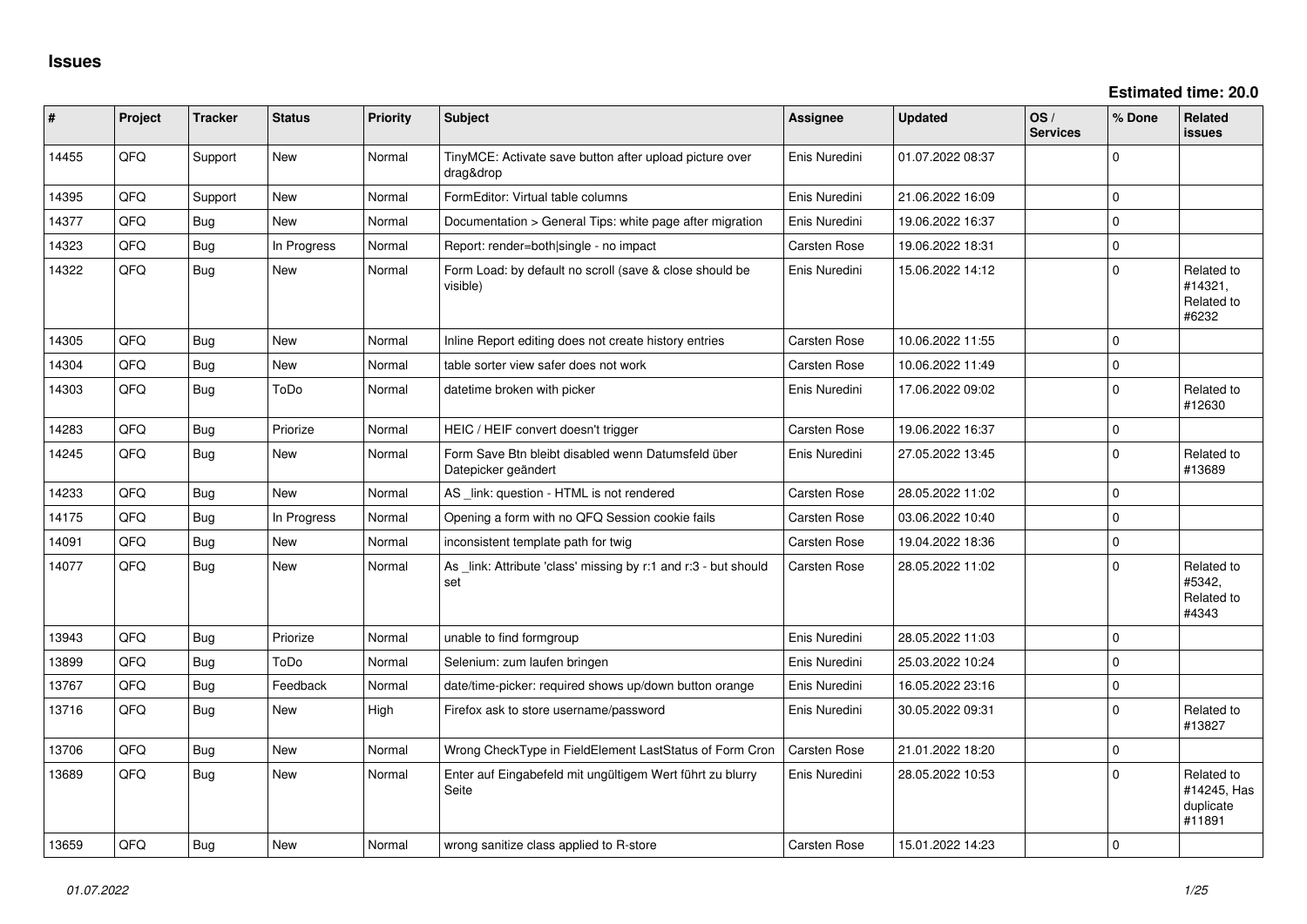| #     | Project | <b>Tracker</b> | <b>Status</b> | <b>Priority</b> | <b>Subject</b>                                                                                                                                      | Assignee            | <b>Updated</b>   | OS/<br><b>Services</b> | % Done      | Related<br><b>issues</b>                      |
|-------|---------|----------------|---------------|-----------------|-----------------------------------------------------------------------------------------------------------------------------------------------------|---------------------|------------------|------------------------|-------------|-----------------------------------------------|
| 13647 | QFQ     | Bug            | <b>New</b>    | Normal          | Autofocus funktioniert nicht auf Chrome                                                                                                             | Benjamin Baer       | 19.03.2022 17:44 |                        | $\Omega$    |                                               |
| 13592 | QFQ     | Bug            | <b>New</b>    | Normal          | QFQ Build Queue: das vergeben von Tags klappt nicht. Es<br>werden keine Releases gebaut.                                                            | <b>Carsten Rose</b> | 19.03.2022 17:45 |                        | $\Omega$    |                                               |
| 13528 | QFQ     | Bug            | <b>New</b>    | Normal          | qfq.io > releases: es wird kein neues Release angelegt                                                                                              | Benjamin Baer       | 19.03.2022 17:46 |                        | $\mathbf 0$ |                                               |
| 13460 | QFQ     | Bug            | <b>New</b>    | Normal          | Doc: Password set/reset  password should not processed<br>with 'html encode'                                                                        | <b>Carsten Rose</b> | 19.03.2022 17:46 |                        | $\Omega$    |                                               |
| 13451 | QFQ     | Bug            | <b>New</b>    | Normal          | Character Counter / Max Character: Problem in Safari                                                                                                | Carsten Rose        | 15.04.2022 17:18 |                        | $\Omega$    |                                               |
| 13332 | QFQ     | Bug            | <b>New</b>    | Normal          | Multi Form: Required Felder werden visuell nicht markiert.                                                                                          | Carsten Rose        | 19.03.2022 17:47 |                        | $\Omega$    |                                               |
| 13331 | QFQ     | Bug            | <b>New</b>    | Normal          | Multi Form: Clear Icon misplaced                                                                                                                    | Carsten Rose        | 19.03.2022 17:47 |                        | $\Omega$    |                                               |
| 12989 | QFQ     | Bug            | <b>New</b>    | Normal          | empty string does not trigger dynamic update                                                                                                        | Enis Nuredini       | 28.05.2022 11:09 |                        | $\Omega$    |                                               |
| 12974 | QFQ     | Bug            | <b>New</b>    | High            | Sanitize Queries in Action-Elements                                                                                                                 | <b>Carsten Rose</b> | 07.12.2021 17:19 |                        | $\Omega$    |                                               |
| 12716 | QFQ     | Bug            | <b>New</b>    | Normal          | template group: Pattern only applied to first instance                                                                                              | Carsten Rose        | 19.03.2022 17:47 |                        | $\Omega$    |                                               |
| 12714 | QFQ     | Bug            | <b>New</b>    | Normal          | Conversion of GIF to PDF broken when GIF contains Alpha.                                                                                            | <b>Carsten Rose</b> | 19.03.2022 17:49 |                        | $\Omega$    |                                               |
| 12702 | QFQ     | <b>Bug</b>     | <b>New</b>    | High            | templateGroup: broken in multiDb Setup                                                                                                              | Carsten Rose        | 14.12.2021 16:02 |                        | $\Omega$    |                                               |
| 12670 | QFQ     | Bug            | <b>New</b>    | High            | Dropdown-Menu classes können nicht mehr angegeben<br>werden                                                                                         | Carsten Rose        | 07.12.2021 17:19 |                        | $\Omega$    |                                               |
| 12581 | QFQ     | <b>Bug</b>     | <b>New</b>    | Normal          | Form.forward=close: Record 'new' in new browser tab ><br>save (& close) >> Form is not reloaded with new created<br>record id and stays in mode=new | <b>Carsten Rose</b> | 19.03.2022 17:48 |                        | $\Omega$    |                                               |
| 12546 | QFQ     | Bug            | Feedback      | Normal          | Branch 'Development' - Unit Tests mit dirty workaround<br>angepasst                                                                                 | <b>Carsten Rose</b> | 19.03.2022 17:48 |                        | $\mathbf 0$ |                                               |
| 12545 | QFQ     | Bug            | <b>New</b>    | Urgent          | sql.log not created / updated                                                                                                                       | <b>Carsten Rose</b> | 14.12.2021 16:02 |                        | $\Omega$    |                                               |
| 12520 | QFQ     | Bug            | <b>New</b>    | Normal          | Switch FE User: still active even FE User session expired                                                                                           | Carsten Rose        | 19.03.2022 17:48 |                        | $\Omega$    |                                               |
| 12513 | QFQ     | Bug            | <b>New</b>    | High            | Implement server side check of maxlength                                                                                                            | Carsten Rose        | 07.12.2021 17:19 |                        | $\Omega$    |                                               |
| 12512 | QFQ     | Bug            | <b>New</b>    | Normal          | Some MySQL Installation can't use 'stored procedures'                                                                                               | <b>Carsten Rose</b> | 19.03.2022 17:48 |                        | $\Omega$    |                                               |
| 12508 | QFQ     | Bug            | In Progress   | High            | qfq Form: sendMail                                                                                                                                  | Karin Niffeler      | 19.03.2022 17:48 |                        | $\Omega$    |                                               |
| 12468 | QFQ     | Bug            | <b>New</b>    | Urgent          | Form: update Form.title after save                                                                                                                  | <b>Carsten Rose</b> | 03.05.2021 21:12 |                        | $\Omega$    |                                               |
| 12463 | QFQ     | Bug            | ToDo          | High            | QFQ Function: 'function' and 'sql' on same level - output of<br>sal is shown two times.                                                             | <b>Carsten Rose</b> | 15.12.2021 16:31 |                        | $\Omega$    |                                               |
| 12395 | QFQ     | <b>Bug</b>     | ToDo          | High            | QFQ Function: Result two times shown                                                                                                                | <b>Carsten Rose</b> | 18.02.2022 08:59 |                        | $\Omega$    |                                               |
| 12327 | QFQ     | <b>Bug</b>     | <b>New</b>    | Normal          | Copy to clipboard: Glyphicon can not be changed                                                                                                     | Carsten Rose        | 27.12.2021 17:59 |                        | $\Omega$    |                                               |
| 12325 | QFQ     | <b>Bug</b>     | Priorize      | Normal          | MultiDB form.dblndex not working for report syntax                                                                                                  | <b>Carsten Rose</b> | 07.09.2021 13:37 |                        | $\Omega$    | Related to<br>#12145.<br>Related to<br>#12314 |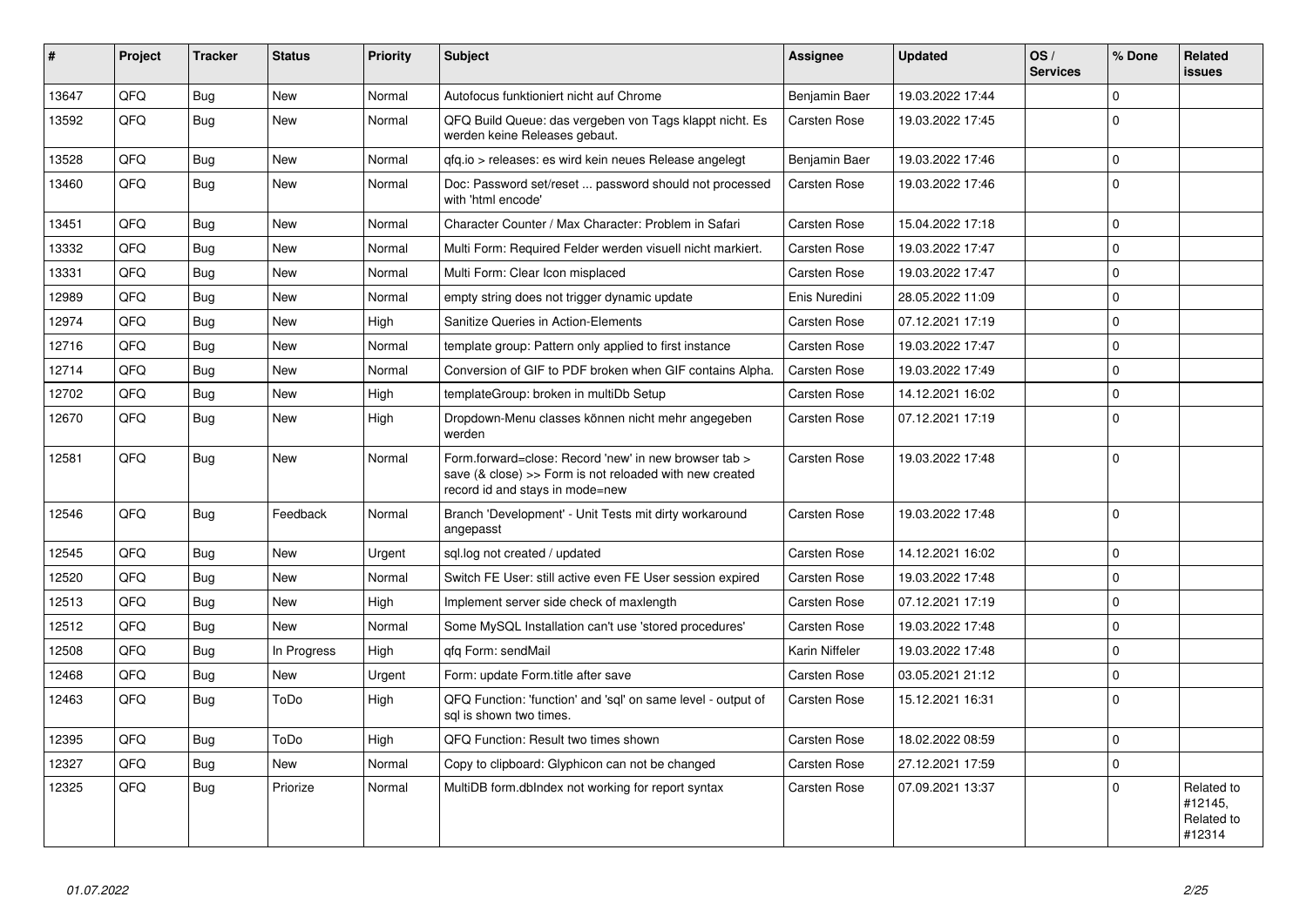| #     | Project | <b>Tracker</b> | <b>Status</b> | <b>Priority</b> | <b>Subject</b>                                                                      | <b>Assignee</b>     | <b>Updated</b>   | OS/<br><b>Services</b> | % Done       | <b>Related</b><br><b>issues</b>                                                                                                |
|-------|---------|----------------|---------------|-----------------|-------------------------------------------------------------------------------------|---------------------|------------------|------------------------|--------------|--------------------------------------------------------------------------------------------------------------------------------|
| 12187 | QFQ     | <b>Bug</b>     | <b>New</b>    | Normal          | Trigger FormAsFile() via Report: probably problem with multi<br>DB setup            | <b>Carsten Rose</b> | 20.03.2021 21:20 |                        | $\mathbf 0$  |                                                                                                                                |
| 12133 | QFQ     | <b>Bug</b>     | <b>New</b>    | Normal          | NPM, phpSpreadSheet aktualisieren                                                   | Carsten Rose        | 15.03.2021 09:04 |                        | $\pmb{0}$    |                                                                                                                                |
| 12066 | QFQ     | <b>Bug</b>     | <b>New</b>    | High            | enterAsSubmit: Forward wird nicht ausgeführt                                        | Enis Nuredini       | 29.05.2022 09:23 |                        | $\mathbf{0}$ |                                                                                                                                |
| 12045 | QFQ     | <b>Bug</b>     | New           | Normal          | templateGroup afterSave FE: Aufruf ohne<br>sqlHonorFormElements funktioniert nicht  | Carsten Rose        | 18.02.2021 16:33 |                        | $\mathbf 0$  |                                                                                                                                |
| 12040 | QFQ     | <b>Bug</b>     | <b>New</b>    | Normal          | FE Mode 'hidden' für zwei FEs auf einer Zeile                                       | Carsten Rose        | 18.02.2021 10:13 |                        | $\pmb{0}$    |                                                                                                                                |
| 11752 | QFQ     | <b>Bug</b>     | <b>New</b>    | Normal          | checkbox renders multiple input elements with same name                             | Carsten Rose        | 17.12.2020 14:58 |                        | $\Omega$     | Related to<br>#11750                                                                                                           |
| 11715 | QFQ     | <b>Bug</b>     | New           | Normal          | acceptZeroAsRequired and requiredOffButMark do not<br>coincide                      |                     | 08.12.2020 12:13 |                        | $\mathbf 0$  |                                                                                                                                |
| 11695 | QFQ     | Bug            | <b>New</b>    | Normal          | MultiForm required FE Error                                                         | Carsten Rose        | 04.12.2020 13:34 |                        | $\mathsf 0$  |                                                                                                                                |
| 11668 | QFQ     | <b>Bug</b>     | <b>New</b>    | Normal          | Play function.sql - problem with mysql                                              | Carsten Rose        | 03.05.2021 20:48 |                        | $\mathbf 0$  |                                                                                                                                |
| 11667 | QFQ     | <b>Bug</b>     | <b>New</b>    | Normal          | MySQL mariadb-server-10.3: Incorrect datetime value                                 | Carsten Rose        | 03.05.2021 20:48 |                        | $\mathbf 0$  |                                                                                                                                |
| 11630 | QFQ     | Bug            | Feedback      | High            | Bitte check ob CALL() in 20.11.0 noch so funktioniert wie in<br>20.4.1              | Enis Nuredini       | 28.05.2022 13:45 |                        | $\mathbf{0}$ | Related to<br>#11325                                                                                                           |
| 11522 | QFQ     | <b>Bug</b>     | <b>New</b>    | Normal          | Aus/Einblenden von Reitern                                                          |                     | 13.11.2020 14:58 |                        | $\pmb{0}$    |                                                                                                                                |
| 11517 | QFQ     | <b>Bug</b>     | In Progress   | Normal          | extraButtonInfo Broken for multiple FormElements                                    | Carsten Rose        | 12.05.2022 13:12 |                        | $\Omega$     | Related to<br>#7890,<br>Related to<br>#3811, Has<br>duplicate<br>#10905, Has<br>duplicate<br>#10553, Has<br>duplicate<br>#6779 |
| 11347 | QFQ     | <b>Bug</b>     | Feedback      | Normal          | If Bedingungen funktionieren nicht korrekt                                          | Christoph Fuchs     | 21.03.2021 20:37 |                        | $\mathbf 0$  |                                                                                                                                |
| 11239 | QFQ     | <b>Bug</b>     | <b>New</b>    | Normal          | Radiobutton (plain): horizontales Rendern abhängig vom<br>Datentyp in der Datenbank | Carsten Rose        | 30.09.2020 18:37 |                        | $\Omega$     |                                                                                                                                |
| 11237 | QFQ     | <b>Bug</b>     | New           | High            | Radiobutton / parameter.buttonClass= btn-default - kein dirty<br>Trigger            | Benjamin Baer       | 03.05.2021 21:12 |                        | $\mathbf 0$  | Related to<br>#10766                                                                                                           |
| 11195 | QFQ     | <b>Bug</b>     | <b>New</b>    | Low             | Dynamic Update: Note not updated if new text is empty<br>(v20.4)                    |                     | 25.09.2020 11:14 |                        | $\mathbf 0$  |                                                                                                                                |
| 11057 | QFQ     | <b>Bug</b>     | New           | High            | Checkboxes ohne span.checkmark im Report werden<br>ausgeblendet                     | Benjamin Baer       | 03.05.2021 21:12 |                        | $\mathbf 0$  | Related to<br>#11039                                                                                                           |
| 10937 | QFQ     | Bug            | <b>New</b>    | Normal          | Fehler mit abhängigen Select- Feldern beim Positionieren                            | Carsten Rose        | 12.11.2020 23:45 |                        | $\mathbf 0$  |                                                                                                                                |
| 10890 | QFQ     | <b>Bug</b>     | New           | Normal          | AutoCron hangs                                                                      |                     | 20.07.2020 13:56 |                        | $\pmb{0}$    |                                                                                                                                |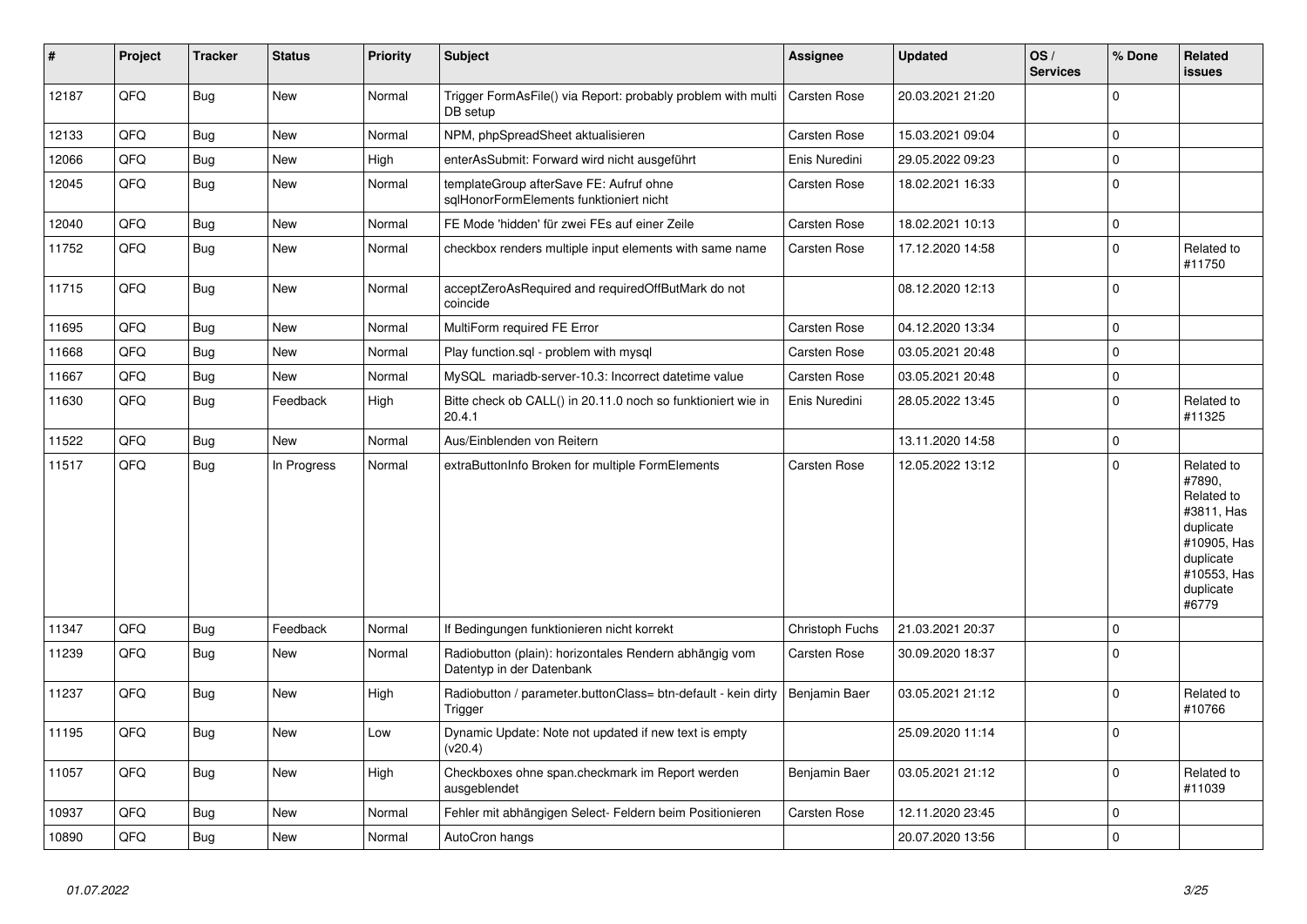| #     | Project | <b>Tracker</b> | <b>Status</b> | <b>Priority</b> | <b>Subject</b>                                                                  | <b>Assignee</b>     | <b>Updated</b>   | OS/<br><b>Services</b> | % Done      | <b>Related</b><br>issues                                             |
|-------|---------|----------------|---------------|-----------------|---------------------------------------------------------------------------------|---------------------|------------------|------------------------|-------------|----------------------------------------------------------------------|
| 10766 | QFQ     | Bug            | <b>New</b>    | High            | Radiobutton / parameter.buttonClass=btn-default: dynamic<br>update              |                     | 03.05.2021 21:12 |                        | $\mathbf 0$ | Related to<br>#11237                                                 |
| 10759 | QFQ     | Bug            | New           | Normal          | emptyMeansNull - Feld falsch aktualisiert                                       |                     | 12.11.2020 23:45 |                        | $\mathbf 0$ |                                                                      |
| 10704 | QFQ     | Bug            | New           | Normal          | wkhtml problem rendering fullCalendar.js / fabric.js >><br>successor: puppeteer | <b>Carsten Rose</b> | 12.11.2020 23:45 |                        | $\mathbf 0$ | Related to<br>#5024,<br>Related to<br>#4650.<br>Related to<br>#10715 |
| 10661 | QFQ     | Bug            | In Progress   | Normal          | Typo3 Warnungen                                                                 | <b>Carsten Rose</b> | 07.09.2021 13:23 |                        | $\mathbf 0$ | Related to<br>#12440                                                 |
| 10658 | QFQ     | Bug            | New           | Normal          | processReadOnly broken                                                          | <b>Carsten Rose</b> | 27.05.2020 17:55 |                        | $\mathbf 0$ |                                                                      |
| 10640 | QFQ     | <b>Bug</b>     | New           | High            | TypeAhead Tag: FE editierbar trotz readOnly                                     | <b>Carsten Rose</b> | 03.05.2021 21:12 |                        | $\mathbf 0$ | Related to<br>#7795                                                  |
| 10588 | QFQ     | <b>Bug</b>     | <b>New</b>    | Normal          | typeahed Tag: Doku anpassen                                                     | <b>Carsten Rose</b> | 12.11.2020 23:45 |                        | $\mathbf 0$ |                                                                      |
| 10508 | QFQ     | <b>Bug</b>     | New           | High            | Multi Form broken on Multi DB Instance                                          | <b>Carsten Rose</b> | 03.05.2021 21:12 |                        | $\mathbf 0$ |                                                                      |
| 10506 | QFQ     | Bug            | New           | High            | Template Group broken on MultiDB instance                                       | <b>Carsten Rose</b> | 03.05.2021 21:12 |                        | $\mathbf 0$ | Related to<br>#10505                                                 |
| 10324 | QFQ     | Bug            | <b>New</b>    | Normal          | Excel Export mit Template funktioniert nur, wenn Template<br>vor uid kommt      |                     | 30.03.2020 11:20 |                        | $\mathbf 0$ | Related to<br>#10257                                                 |
| 10322 | QFQ     | Bug            | <b>New</b>    | Normal          | FormElement / Radio: missing column 'enum' >> FE not<br>reported                | <b>Carsten Rose</b> | 07.05.2020 09:37 |                        | $\mathbf 0$ |                                                                      |
| 10082 | QFQ     | Bug            | New           | Normal          | FE.type=SELECT - 'sanatize' Class                                               | <b>Carsten Rose</b> | 07.05.2020 09:36 |                        | $\mathbf 0$ | Related to<br>#10081                                                 |
| 10081 | QFQ     | <b>Bug</b>     | New           | High            | Stale record lock after 'forbidden' character                                   | <b>Carsten Rose</b> | 03.05.2021 21:12 |                        | $\mathbf 0$ | Related to<br>#10082,<br>Related to<br>#9789                         |
| 9975  | QFQ     | Bug            | Priorize      | Normal          | Dropdown Menu: 'r:3' broken                                                     | Carsten Rose        | 01.02.2020 10:13 |                        | $\Omega$    |                                                                      |
| 9958  | QFQ     | Bug            | Priorize      | Normal          | Broken subrecord query: no error message                                        | <b>Carsten Rose</b> | 05.02.2021 15:15 |                        | $\mathbf 0$ |                                                                      |
| 9947  | QFQ     | Bug            | Priorize      | Normal          | Unwanted error message if missing 'typeAheadSqlPrefetch'                        | Carsten Rose        | 01.02.2020 10:13 |                        | $\mathbf 0$ |                                                                      |
| 9898  | QFQ     | Bug            | Feedback      | Normal          | Formular trotz Timeout gespeichert                                              | Benjamin Baer       | 01.02.2020 15:56 |                        | $\mathbf 0$ |                                                                      |
| 9862  | QFQ     | <b>Bug</b>     | Priorize      | Normal          | Failed writing to sql mail qfq.log should throw an exception                    | Carsten Rose        | 01.02.2020 10:13 |                        | $\mathbf 0$ |                                                                      |
| 9855  | QFQ     | Bug            | New           | Normal          | <b>Required Check</b>                                                           |                     | 01.02.2020 15:56 |                        | $\mathbf 0$ |                                                                      |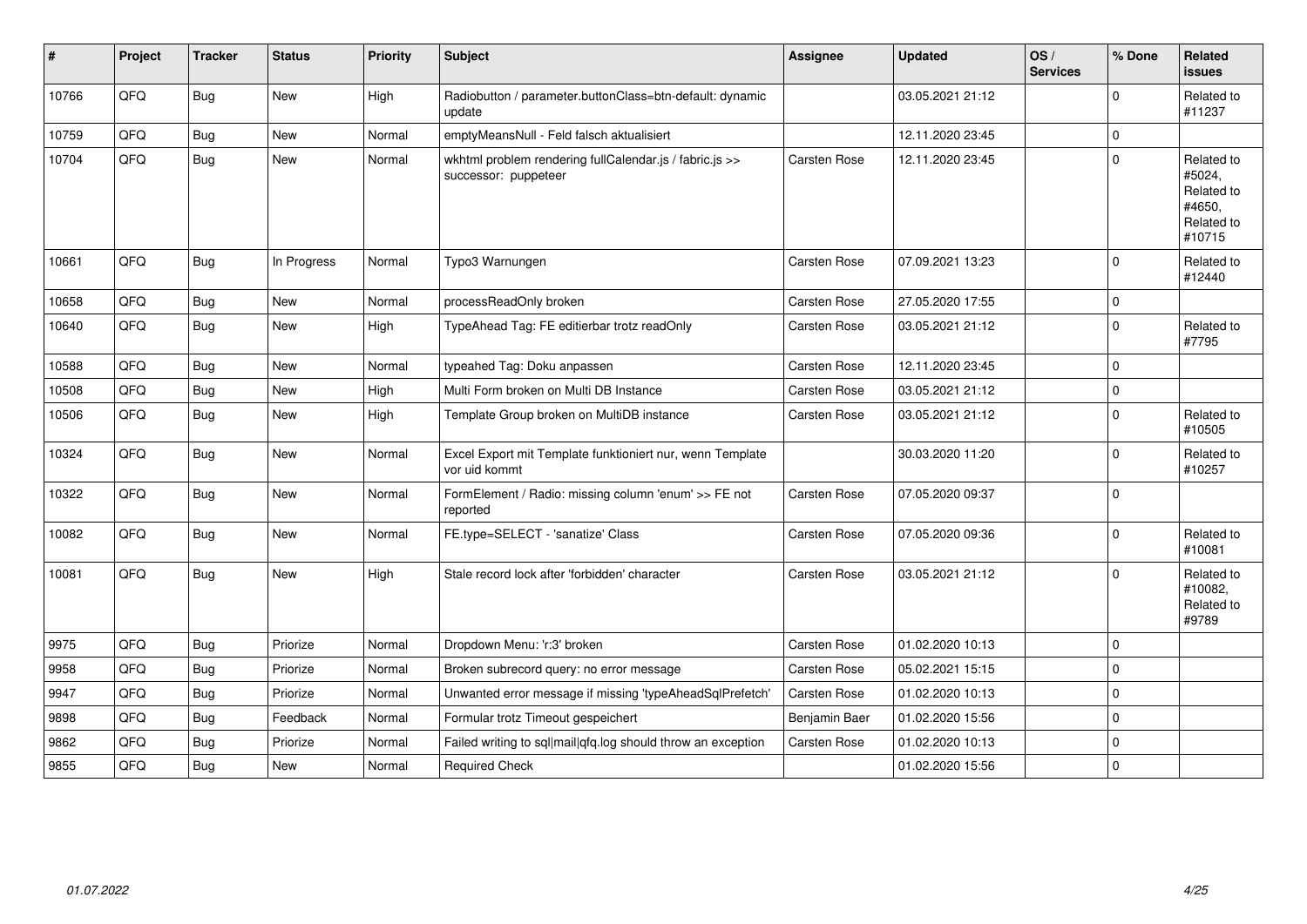| #    | Project | <b>Tracker</b> | <b>Status</b>     | <b>Priority</b> | <b>Subject</b>                                                                                           | Assignee      | <b>Updated</b>   | OS/<br><b>Services</b> | % Done      | Related<br>issues                                                       |
|------|---------|----------------|-------------------|-----------------|----------------------------------------------------------------------------------------------------------|---------------|------------------|------------------------|-------------|-------------------------------------------------------------------------|
| 9834 | QFQ     | Bug            | Priorize          | Normal          | Input elements with tag 'disabled' are missing on<br>form-submit: server option 'processReadOnly' broken | Carsten Rose  | 07.12.2021 16:43 |                        | $\mathbf 0$ | Related to<br>#9691,<br>Related to<br>#5305, Has<br>duplicate<br>#12331 |
| 9789 | QFQ     | Bug            | In Progress       | High            | Record Lock: release to early on 'leave page'                                                            | Carsten Rose  | 10.01.2022 09:25 |                        | 100         | Related to<br>#10081,<br>Related to<br>#9173.<br>Related to<br>#8702    |
| 9783 | QFQ     | Bug            | <b>New</b>        | Normal          | Email with special characters                                                                            | Carsten Rose  | 01.02.2020 23:22 |                        | $\mathbf 0$ |                                                                         |
| 9773 | QFQ     | <b>Bug</b>     | <b>New</b>        | Normal          | form.parameter.formModeGlobal=requiredOff                                                                | Carsten Rose  | 01.02.2020 15:56 |                        | 0           |                                                                         |
| 9691 | QFQ     | Bug            | In Progress       | Normal          | Checkbox: dynamic update > readonly                                                                      | Carsten Rose  | 01.02.2020 23:22 |                        | 50          | Related to<br>#9834                                                     |
| 9669 | QFQ     | Bug            | Some day<br>maybe | Normal          | Checkbox / Template Group: radio/checkbox visible broken<br>after 'add'                                  | Carsten Rose  | 16.06.2021 13:47 |                        | $\mathbf 0$ | Related to<br>#8091                                                     |
| 9535 | QFQ     | Bug            | Feedback          | Normal          | Report:  AS '_vertical' - column to wide - vertical >> rot45,<br>rot <sub>90</sub>                       | Benjamin Baer | 01.02.2020 15:56 |                        | $\mathbf 0$ |                                                                         |
| 9534 | QFQ     | Bug            | Priorize          | Urgent          | FE.type=upload: 'Unknown Mode: ID"                                                                       | Carsten Rose  | 03.05.2021 21:14 |                        | $\mathbf 0$ | Related to<br>#9532                                                     |
| 9533 | QFQ     | Bug            | <b>New</b>        | Normal          | FE.type=upload: Check in 'beforeSave' if upload is given                                                 | Carsten Rose  | 01.02.2020 23:22 |                        | $\mathbf 0$ | Related to<br>#11523                                                    |
| 9531 | QFQ     | Bug            | <b>New</b>        | High            | FE File: Dynamic Update / modeSql / required detected even<br>it not set                                 | Carsten Rose  | 11.06.2021 20:32 |                        | $\mathbf 0$ | Related to<br>#12398                                                    |
| 9347 | QFQ     | Bug            | New               | High            | FE.type=upload with dynamic show/hidden: required not<br>detected                                        | Carsten Rose  | 12.06.2021 10:40 |                        | $\Omega$    | Related to<br>#5305,<br>Related to<br>#12398                            |
| 9317 | QFQ     | Bug            | <b>New</b>        | Normal          | FE.type=note: with dynamic show/hidden an empty label<br>causes trouble                                  | Carsten Rose  | 01.02.2020 23:22 |                        | $\Omega$    |                                                                         |
| 9281 | QFQ     | Bug            | Some day<br>maybe | Normal          | Allow STRICT TRANS TABLES                                                                                | Carsten Rose  | 02.01.2021 18:43 |                        | $\mathbf 0$ |                                                                         |
| 9275 | QFQ     | Bug            | New               | Normal          | autcron: t3 page, which takes to long to respond, is not<br>reported properly                            | Carsten Rose  | 01.02.2020 23:22 |                        | 100         |                                                                         |
| 9177 | QFQ     | <b>Bug</b>     | New               | Normal          | Bug? QFQ tries to save an action FE, which has real<br>existing column name                              | Carsten Rose  | 01.02.2020 23:22 |                        | $\pmb{0}$   |                                                                         |
| 9173 | QFQ     | <b>Bug</b>     | Priorize          | Urgent          | Stale Record Lock: Firefox                                                                               | Carsten Rose  | 03.05.2021 21:14 |                        | $\pmb{0}$   | Related to<br>#9789                                                     |
| 9127 | QFG     | <b>Bug</b>     | New               | Normal          | Error Message: change 'roll over' color - text not readable                                              | Carsten Rose  | 01.02.2020 23:22 |                        | $\pmb{0}$   |                                                                         |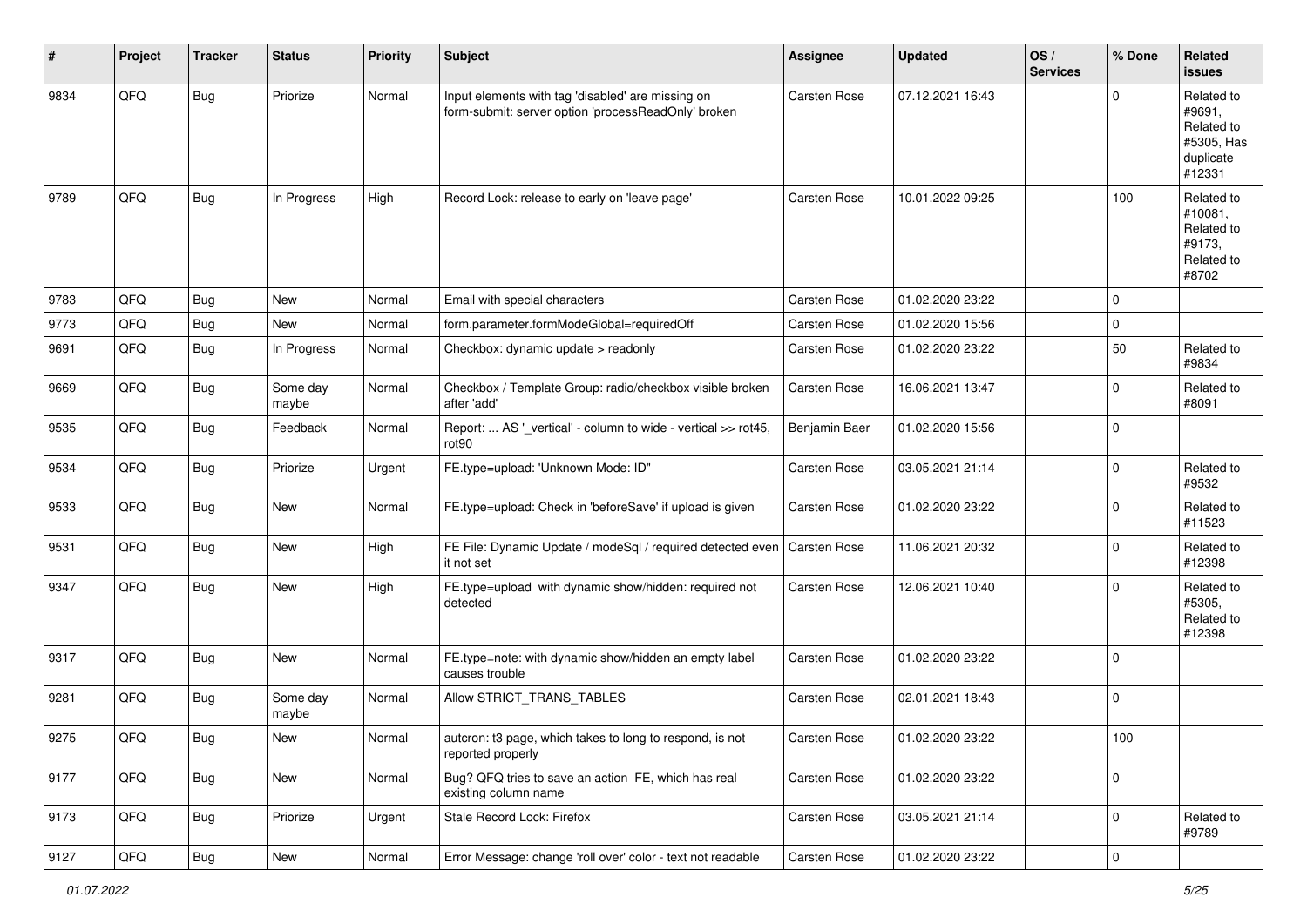| #    | Project | <b>Tracker</b> | <b>Status</b>     | <b>Priority</b> | <b>Subject</b>                                                                                        | <b>Assignee</b>     | <b>Updated</b>   | OS/<br><b>Services</b> | % Done      | <b>Related</b><br><b>issues</b> |
|------|---------|----------------|-------------------|-----------------|-------------------------------------------------------------------------------------------------------|---------------------|------------------|------------------------|-------------|---------------------------------|
| 9126 | QFQ     | <b>Bug</b>     | Some day<br>maybe | Normal          | hidden Form elements are present in page source                                                       |                     | 02.01.2021 18:41 |                        | $\Omega$    |                                 |
| 9121 | QFQ     | <b>Bug</b>     | Priorize          | High            | sip links have r and dblndexData set                                                                  | <b>Carsten Rose</b> | 12.06.2021 10:41 |                        | $\mathbf 0$ |                                 |
| 9077 | QFQ     | Bug            | <b>New</b>        | Normal          | typeAheadSgl: report broken SQL                                                                       | Carsten Rose        | 29.06.2022 22:35 |                        | $\Omega$    | Related to<br>#4018             |
| 9024 | QFQ     | Bug            | Some day<br>maybe | Normal          | <b>QFQ Einarbeitung</b>                                                                               |                     | 01.02.2020 15:56 |                        | $\mathbf 0$ |                                 |
| 9020 | QFQ     | <b>Bug</b>     | Some day<br>maybe | Normal          | radio mit buttonClass und dynamicUpdate lassen sich nicht<br>kombinieren                              |                     | 11.12.2019 16:01 |                        | $\mathbf 0$ |                                 |
| 9013 | QFQ     | <b>Bug</b>     | <b>New</b>        | Normal          | Error in Twig template not handled                                                                    | <b>Carsten Rose</b> | 20.10.2021 13:43 |                        | $\Omega$    |                                 |
| 8891 | QFQ     | Bug            | <b>New</b>        | High            | formSubmitLog: do not log passwords                                                                   | Enis Nuredini       | 25.03.2022 09:06 |                        | $\mathbf 0$ |                                 |
| 8668 | QFQ     | <b>Bug</b>     | <b>New</b>        | High            | Pill disabled: dyamic mode 'hidden' not respected - FE is still<br>required                           | <b>Carsten Rose</b> | 03.05.2021 21:14 |                        | $\Omega$    |                                 |
| 8431 | QFQ     | Bug            | <b>New</b>        | High            | autocron.php with wrong path                                                                          | Carsten Rose        | 03.05.2021 21:14 |                        | $\mathbf 0$ |                                 |
| 8316 | QFQ     | <b>Bug</b>     | Feedback          | Normal          | Documentation/Behaviour for Nested Queries and<br>Record-Store confusing                              | Nicola Chiapolini   | 20.11.2019 09:14 |                        | $\Omega$    |                                 |
| 8106 | QFQ     | Bug            | Some day<br>maybe | Normal          | Dynamic Update: Feld kann nicht auf empty zurückgesetzt<br>werden                                     | Carsten Rose        | 11.12.2019 16:01 |                        | $\mathbf 0$ |                                 |
| 8083 | QFQ     | Bug            | New               | High            | FormEditor: primary table list does not respect<br>'indexDb={{indexData:Y}}'                          | Carsten Rose        | 03.05.2021 21:14 |                        | $\Omega$    | Has<br>duplicate<br>#6678       |
| 8049 | QFQ     | Bug            | New               | Normal          | FE.type=note, column 'value': text moves some pixel to top<br>after save                              | <b>Carsten Rose</b> | 01.02.2020 23:22 |                        | $\Omega$    |                                 |
| 8037 | QFQ     | Bug            | Priorize          | Normal          | FE.type=upload (advanced mode): {{slaveld:V}} missing<br>during dynamic update                        | Carsten Rose        | 01.02.2020 10:13 |                        | $\Omega$    |                                 |
| 7899 | QFQ     | <b>Bug</b>     | New               | High            | Fe.type=password / retype / required: always complain about   Carsten Rose<br>missing value           |                     | 03.05.2021 21:14 |                        | $\Omega$    |                                 |
| 7890 | QFQ     | <b>Bug</b>     | New               | Normal          | FormElement 'required': extraButtonInfo not aligned                                                   | Carsten Rose        | 11.06.2021 21:17 |                        | $\Omega$    | Related to<br>#11517            |
| 7795 | QFQ     | Bug            | New               | Normal          | Readonly Form: Typeahead-Felder                                                                       | <b>Carsten Rose</b> | 01.02.2020 23:22 |                        | $\Omega$    | Related to<br>#10640            |
| 7685 | QFQ     | Bug            | <b>New</b>        | Normal          | Open FormElement from QFQ error message and save<br>modified record: error about missing {{formId:F}} | <b>Carsten Rose</b> | 01.02.2020 23:22 |                        | $\mathbf 0$ |                                 |
| 7656 | QFQ     | <b>Bug</b>     | Priorize          | Normal          | FE with required, 'pattern' and 'extraButtonLock': always<br>complain about missing value             | <b>Carsten Rose</b> | 01.02.2020 10:13 |                        | $\mathbf 0$ |                                 |
| 7650 | QFQ     | <b>Bug</b>     | <b>New</b>        | High            | Optional do not show 'required' sign on FormElement                                                   | Carsten Rose        | 03.05.2021 21:14 |                        | $\Omega$    |                                 |
| 7616 | QFQ     | Bug            | Priorize          | Normal          | Selectlist with Enum & Dynamic Update                                                                 | <b>Carsten Rose</b> | 01.02.2020 10:13 |                        | $\mathbf 0$ |                                 |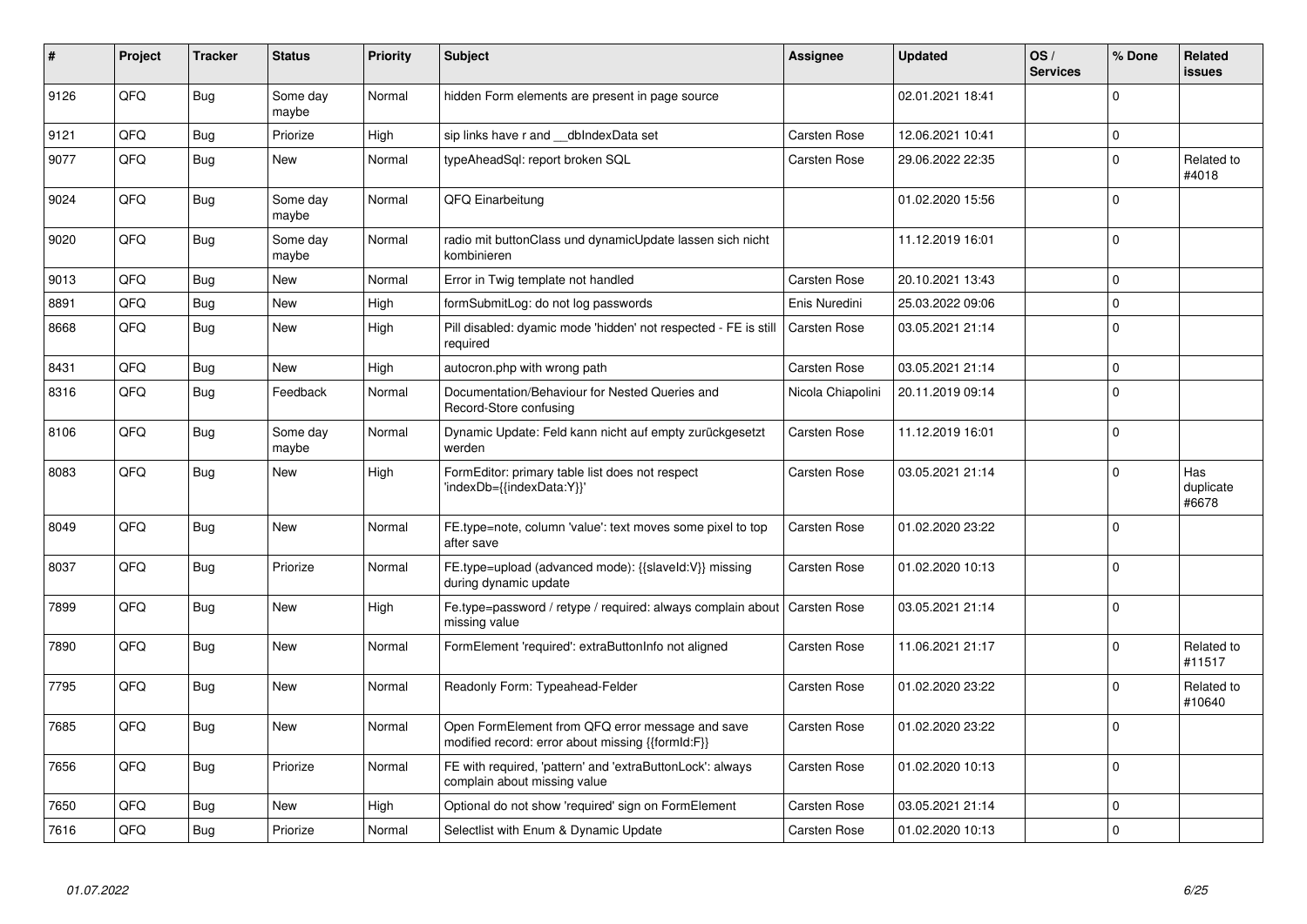| #    | Project | <b>Tracker</b> | <b>Status</b>     | <b>Priority</b> | Subject                                                                                                          | <b>Assignee</b>     | <b>Updated</b>   | OS/<br><b>Services</b> | % Done         | Related<br><b>issues</b> |
|------|---------|----------------|-------------------|-----------------|------------------------------------------------------------------------------------------------------------------|---------------------|------------------|------------------------|----------------|--------------------------|
| 7574 | QFQ     | Bug            | New               | Normal          | Substitute error: form element not reported / dont parse<br>Form.note                                            | Carsten Rose        | 01.02.2020 23:21 |                        | $\Omega$       |                          |
| 7547 | QFQ     | <b>Bug</b>     | New               | Normal          | Error Message in afterSave: wrong parameter column<br>reported                                                   | <b>Carsten Rose</b> | 01.02.2020 23:22 |                        | 0              |                          |
| 7524 | QFQ     | Bug            | <b>New</b>        | Normal          | QFQ throws a 'General Error' if 'fileadmin/protected/log/' is<br>not writeable                                   | Carsten Rose        | 01.02.2020 23:22 |                        | $\Omega$       |                          |
| 7513 | QFQ     | <b>Bug</b>     | <b>New</b>        | Normal          | Radios not correct aligned                                                                                       | Carsten Rose        | 01.02.2020 23:22 |                        | 0              |                          |
| 7512 | QFQ     | Bug            | <b>New</b>        | Normal          | FE: inputType=number >> 'pattern' is not respected                                                               | <b>Carsten Rose</b> | 01.02.2020 23:22 |                        | 0              |                          |
| 7456 | QFQ     | Bug            | Some day<br>maybe | Low             | Todos in Code: solve or make ticket                                                                              | Carsten Rose        | 16.09.2021 15:10 |                        | $\mathbf 0$    |                          |
| 7402 | QFQ     | <b>Bug</b>     | Some day<br>maybe | Normal          | thumbnail cache: outdated picture when permission denied<br>and permission resolved.                             |                     | 01.02.2020 23:20 |                        | $\mathbf 0$    |                          |
| 7281 | QFQ     | Bug            | Some day<br>maybe | Normal          | Subrecords: on large screen separator line too short                                                             |                     | 01.02.2020 23:19 |                        | $\Omega$       |                          |
| 7261 | QFQ     | Bug            | New               | Normal          | Report pathFilename for user without path, only the filename                                                     | <b>Carsten Rose</b> | 01.02.2020 23:21 |                        | 0              |                          |
| 7219 | QFQ     | Bug            | New               | Normal          | typeSheadSql / typeAheadSqlPrefetch: change to curly<br>braces                                                   | Carsten Rose        | 01.02.2020 23:21 |                        | 0              |                          |
| 7101 | QFQ     | Bug            | Some day<br>maybe | Normal          | 'form' in SIP and 'report' - breaks                                                                              |                     | 01.02.2020 23:20 |                        | $\mathbf 0$    |                          |
| 7014 | QFQ     | Bug            | <b>New</b>        | Normal          | Sending invalid emails succeeds when<br>debug.redirectAllMailTo is set                                           | Carsten Rose        | 01.02.2020 23:21 |                        | $\overline{0}$ |                          |
| 7002 | QFQ     | Bug            | New               | Normal          | Dynamic Update: row does not disappear / appear                                                                  | Carsten Rose        | 01.02.2020 23:22 |                        | 0              |                          |
| 6912 | QFQ     | Bug            | New               | Normal          | error Message Var 'deadline' already set in SIP - in Form<br>with FE.value={{deadline:R:::{{deadlinePeriod:Y}}}} | Carsten Rose        | 01.02.2020 23:21 |                        | $\Omega$       |                          |
| 6677 | QFQ     | Bug            | New               | Normal          | Error message FE Action Element: no/wrong FE reference<br>who cause the problem.                                 | Carsten Rose        | 01.02.2020 23:21 |                        | $\Omega$       |                          |
| 6574 | QFQ     | <b>Bug</b>     | Priorize          | Normal          | qfq.log: Fehlermeldung wurde angezeigt, aber nicht geloggt                                                       | Carsten Rose        | 01.02.2020 10:13 |                        | $\Omega$       |                          |
| 6566 | QFQ     | <b>Bug</b>     | Priorize          | Normal          | Link Function 'delete': provided parameter missing on page<br>reload                                             | Benjamin Baer       | 03.01.2022 08:08 |                        | $\mathbf 0$    |                          |
| 6483 | QFQ     | Bug            | New               | Normal          | R Store funktioniert nicht bei 'Report Notation' im FE                                                           | Carsten Rose        | 01.02.2020 23:21 |                        | 0              |                          |
| 6462 | QFQ     | <b>Bug</b>     | New               | Normal          | File Upload: Nutzlose Fehlermeldung wenn Datei zu gross                                                          | Carsten Rose        | 01.02.2020 23:21 |                        | $\Omega$       | Related to<br>#6139      |
| 6140 | QFQ     | <b>Bug</b>     | Priorize          | Normal          | QFQ DnD Sort: Locked fields                                                                                      | Benjamin Baer       | 21.03.2022 09:56 |                        | $\mathbf 0$    |                          |
| 6116 | QFQ     | Bug            | Priorize          | High            | value of checkbox not saved                                                                                      | Carsten Rose        | 07.12.2021 17:19 |                        | $\mathbf 0$    |                          |
| 5991 | QFQ     | <b>Bug</b>     | Some day<br>maybe | Normal          | URLs with ' ' or long parameter are problematic                                                                  | Carsten Rose        | 01.02.2020 23:19 |                        | $\mathbf 0$    |                          |
| 5877 | QFQ     | Bug            | Some day<br>maybe | Normal          | FE.type=note:bsColumn strange behaviour                                                                          |                     | 01.02.2020 23:19 |                        | $\overline{0}$ |                          |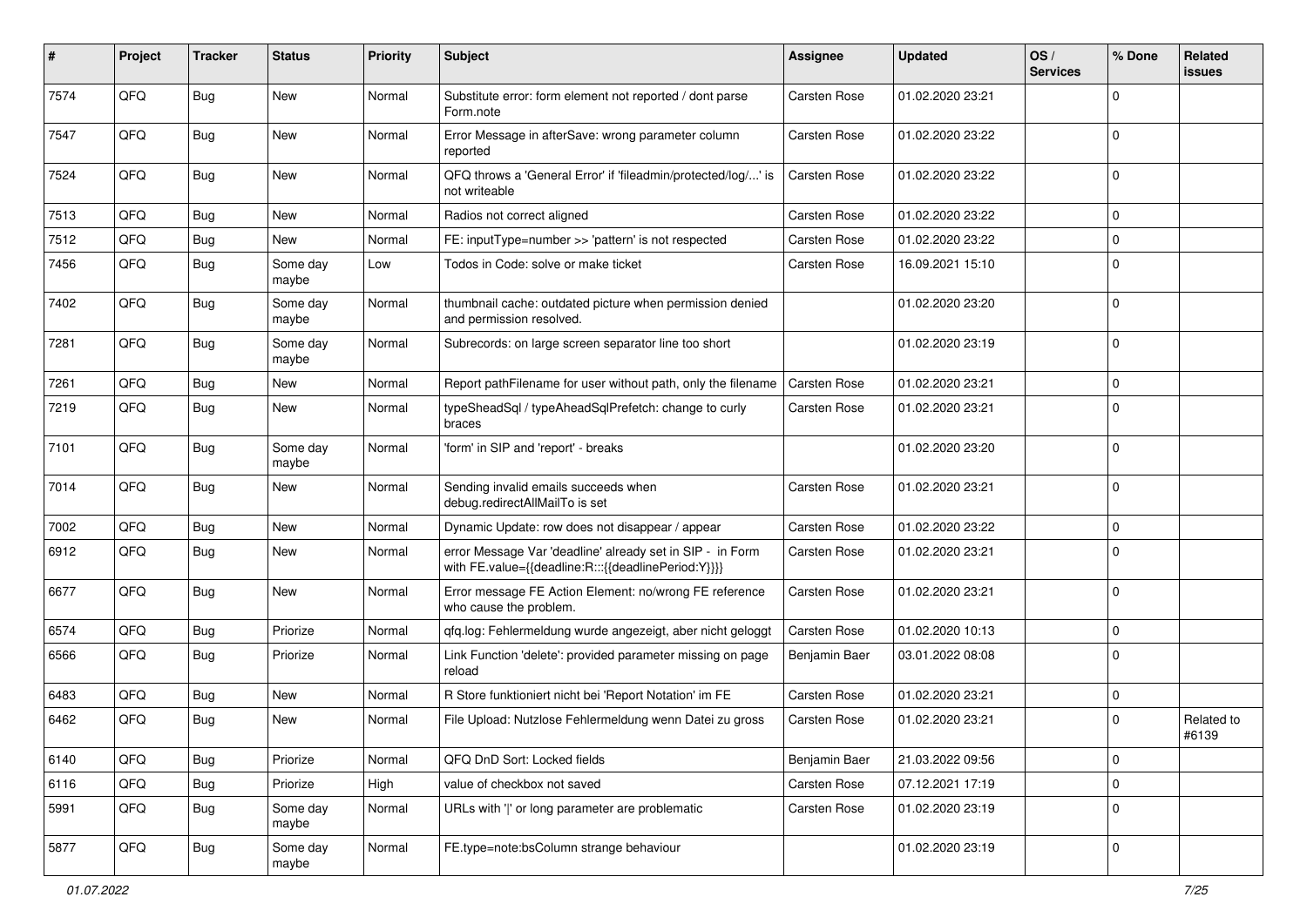| #    | Project | <b>Tracker</b> | <b>Status</b>     | <b>Priority</b> | Subject                                                                                                              | Assignee            | <b>Updated</b>   | OS/<br><b>Services</b> | % Done      | Related<br><b>issues</b>                       |
|------|---------|----------------|-------------------|-----------------|----------------------------------------------------------------------------------------------------------------------|---------------------|------------------|------------------------|-------------|------------------------------------------------|
| 5768 | QFQ     | <b>Bug</b>     | Some day<br>maybe | Normal          | '{{pageLanguage:T}}' missing if QFQ is called via api                                                                | <b>Carsten Rose</b> | 01.02.2020 23:19 |                        | $\mathbf 0$ |                                                |
| 5706 | QFQ     | Bug            | Some day<br>maybe | Normal          | upload: fileDestination needs to be sanatized                                                                        | <b>Carsten Rose</b> | 01.02.2020 23:19 |                        | $\mathbf 0$ |                                                |
| 5576 | QFQ     | Bug            | New               | Normal          | Using MySQL 'DROP' requires privilege - wich is not really<br>necessary.                                             | <b>Carsten Rose</b> | 01.02.2020 23:21 |                        | $\mathbf 0$ |                                                |
| 5559 | QFQ     | Bug            | <b>New</b>        | Normal          | FE.type = Upload: 'accept' might contain variables                                                                   | <b>Carsten Rose</b> | 11.05.2020 21:23 |                        | $\mathbf 0$ |                                                |
| 5557 | QFQ     | <b>Bug</b>     | Some day<br>maybe | Normal          | Form load: STORE RECORD filled, but should be empty                                                                  | Carsten Rose        | 01.02.2020 23:19 |                        | $\mathbf 0$ |                                                |
| 5459 | QFQ     | Bug            | <b>New</b>        | High            | Multi DB: spread system tables between 'QFQ' and<br>'Data'-DB                                                        | Carsten Rose        | 03.05.2021 21:14 |                        | $\mathbf 0$ | Related to<br>#4720                            |
| 5305 | QFQ     | Bug            | New               | Normal          | Upload FormElement: nicht disabled by readonly Form                                                                  | <b>Carsten Rose</b> | 16.06.2021 13:43 |                        | $\mathbf 0$ | Related to<br>#9347,<br>Related to<br>#9834    |
| 5221 | QFQ     | <b>Bug</b>     | <b>New</b>        | High            | Download Dialog: Bleibt stehen in FF wenn Datei<br>automatisch gespeichert wird.                                     | <b>Carsten Rose</b> | 03.05.2021 21:14 |                        | $\mathbf 0$ |                                                |
| 5021 | QFQ     | <b>Bug</b>     | Some day<br>maybe | Normal          | FE.typ=extra - during save displays error 'datum2' already<br>filled in STORE_SIP - the value is stored nevertheless | Carsten Rose        | 01.02.2020 23:19 |                        | $\mathbf 0$ | Related to<br>#3875                            |
| 4771 | QFQ     | <b>Bug</b>     | Some day<br>maybe | Normal          | qfq: select-down-values empty after save (edit-form for<br>program administrators)                                   | <b>Carsten Rose</b> | 01.02.2020 23:20 |                        | $\mathbf 0$ | Related to<br>#4549, Has<br>duplicate<br>#4282 |
| 4756 | QFQ     | Bug            | New               | Normal          | Form dirty even nothing changes                                                                                      | <b>Carsten Rose</b> | 11.12.2019 16:16 |                        | $\mathbf 0$ |                                                |
| 4659 | QFQ     | <b>Bug</b>     | Some day<br>maybe | Normal          | infoButtonExtra                                                                                                      | Carsten Rose        | 01.02.2020 23:20 |                        | $\Omega$    |                                                |
| 4651 | QFQ     | Bug            | Some day<br>maybe | Normal          | "Loading document" Modal wird angezeigt bei uzhcd type=2<br>Ansicht                                                  | Carsten Rose        | 01.02.2020 23:20 |                        | $\mathbf 0$ |                                                |
| 4583 | QFQ     | <b>Bug</b>     | Some day<br>maybe | Normal          | Dynamic Update bei TypeAhead Feldern                                                                                 | <b>Carsten Rose</b> | 01.02.2020 23:19 |                        | $\mathbf 0$ |                                                |
| 4549 | QFQ     | Bug            | Some day<br>maybe | Normal          | TemplateGroups: FE.type SELECT loose selected value<br>after save                                                    | <b>Carsten Rose</b> | 01.02.2020 23:20 |                        | $\mathbf 0$ | Related to<br>#4548,<br>Related to<br>#4771    |
| 4546 | QFQ     | <b>Bug</b>     | Some day<br>maybe | Normal          | NH: SIP storage is destroyed                                                                                         |                     | 01.02.2020 23:20 |                        | $\pmb{0}$   |                                                |
| 4528 | QFQ     | <b>Bug</b>     | Some day<br>maybe | Normal          | extraButtonLock mit SQLAhead Bug                                                                                     | Carsten Rose        | 01.02.2020 23:19 |                        | $\pmb{0}$   |                                                |
| 4457 | QFQ     | Bug            | Priorize          | Normal          | typeahead: pressing return to select an item, saves the form<br>and closes the form.                                 | Benjamin Baer       | 03.01.2022 08:01 |                        | $\mathbf 0$ | Related to<br>#4398                            |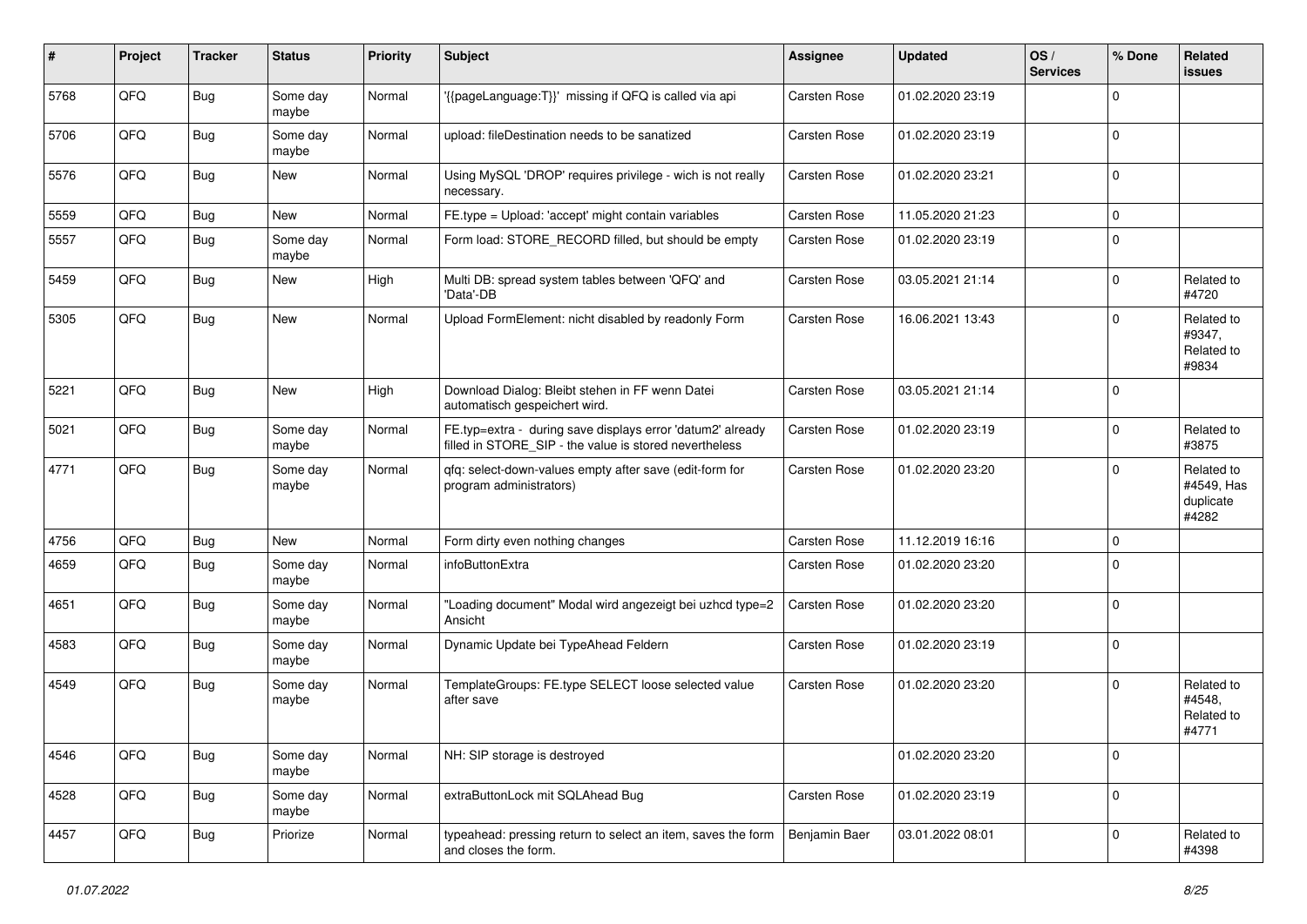| #    | Project | <b>Tracker</b> | <b>Status</b>     | <b>Priority</b> | <b>Subject</b>                                                                                                                                           | Assignee            | <b>Updated</b>   | OS/<br><b>Services</b> | % Done      | Related<br><b>issues</b> |
|------|---------|----------------|-------------------|-----------------|----------------------------------------------------------------------------------------------------------------------------------------------------------|---------------------|------------------|------------------------|-------------|--------------------------|
| 4454 | QFQ     | <b>Bug</b>     | Some day<br>maybe | Normal          | Required Elements: multiple elements in a row - whole row<br>marked if only one input is empty.                                                          | Benjamin Baer       | 01.02.2020 23:20 |                        | $\Omega$    |                          |
| 4441 | QFQ     | <b>Bug</b>     | Some day<br>maybe | Normal          | \$_SERVER Vars sollten nur aus dem Store genommen<br>werden - Code entsprechend anpassen.                                                                |                     | 11.12.2019 16:02 |                        | $\mathbf 0$ |                          |
| 4398 | QFQ     | Bug            | Some day<br>maybe | Normal          | Typeahead: mouse click in a prefilled input opens a single<br>item dropdown with the current value - click on it seems to<br>set the value, not the key. | Benjamin Baer       | 01.02.2020 23:20 |                        | $\Omega$    | Related to<br>#4457      |
| 4328 | QFQ     | <b>Bug</b>     | Some day<br>maybe | Normal          | Error Message: Show FE name/number on problems in FE                                                                                                     | <b>Carsten Rose</b> | 01.02.2020 23:20 |                        | $\Omega$    |                          |
| 4293 | QFQ     | Bug            | Some day<br>maybe | Normal          | Download broken if token 'd:' is missing - but no error<br>message                                                                                       | Carsten Rose        | 11.12.2019 16:03 |                        | $\Omega$    | Related to<br>#7514      |
| 4279 | QFQ     | <b>Bug</b>     | Some day<br>maybe | High            | config.linkVars lost                                                                                                                                     | <b>Carsten Rose</b> | 03.05.2021 21:14 |                        | $\Omega$    |                          |
| 4138 | QFQ     | <b>Bug</b>     | Some day<br>maybe | Normal          | _style fehlt                                                                                                                                             |                     | 11.12.2019 16:03 |                        | $\mathbf 0$ |                          |
| 4122 | QFQ     | Bug            | Some day<br>maybe | Normal          | file: Render Mode hat keinen Effekt                                                                                                                      |                     | 11.12.2019 16:03 |                        | $\mathbf 0$ |                          |
| 4092 | QFQ     | Bug            | Some day<br>maybe | Normal          | 1) Logging verbessern wann welches FE warum ausgefuehrt   Carsten Rose<br>wird, 2) Documentation: Best Practice Template Group                           |                     | 01.02.2020 23:19 |                        | $\mathbf 0$ | Related to<br>#3504      |
| 4008 | QFQ     | <b>Bug</b>     | Some day<br>maybe | Normal          | FormElemen.type=sendmail: wrong 'TO' if 'real<br>name <rea@mail.to>' is used</rea@mail.to>                                                               | Carsten Rose        | 11.12.2019 16:03 |                        | $\Omega$    |                          |
| 3895 | QFQ     | <b>Bug</b>     | Some day<br>maybe | Normal          | typeahead pedantic: on lehrkredit Idap webpass - if only one<br>person is in dropdown, such person can't be selected                                     | <b>Carsten Rose</b> | 11.12.2019 16:03 |                        | $\mathbf 0$ |                          |
| 3882 | QFQ     | <b>Bug</b>     | Some day<br>maybe | Normal          | templateGroup: disable 'add' if limit is reached - funktioniert<br>nicht wenn bereits records existierten                                                | <b>Carsten Rose</b> | 11.12.2019 16:03 |                        | $\Omega$    |                          |
| 3811 | QFQ     | <b>Bug</b>     | Some day<br>maybe | Normal          | Dynamic Update: extraButtonInfo - Text aktualisieren                                                                                                     | <b>Carsten Rose</b> | 11.12.2019 16:03 |                        | $\mathbf 0$ | Related to<br>#11517     |
| 3782 | QFQ     | Bug            | Priorize          | Normal          | Bei fehlerhafter Eingabe (z.B. Datum) sollte das erwartete<br>Format angezeigt werden                                                                    | Carsten Rose        | 01.02.2020 10:13 |                        | $\mathbf 0$ |                          |
| 3750 | QFQ     | <b>Bug</b>     | Some day<br>maybe | Normal          | FE in a row: if one violates check, all are red                                                                                                          | Carsten Rose        | 11.12.2019 16:03 |                        | $\mathbf 0$ |                          |
| 3682 | QFQ     | <b>Bug</b>     | Some day<br>maybe | Normal          | Dynamic update: Radio buttons                                                                                                                            | <b>Carsten Rose</b> | 11.12.2019 16:02 |                        | $\mathbf 0$ |                          |
| 3613 | QFQ     | <b>Bug</b>     | Some day<br>maybe | Normal          | note /note unchecked -> note div (col-md) wird weiterhin<br>gerendert                                                                                    | Elias Villiger      | 01.02.2020 23:19 |                        | 100         |                          |
| 3588 | QFQ     | <b>Bug</b>     | Some day<br>maybe | Normal          | templateGroup: versteckte Elemente werden weiterhin<br>gespeichert.                                                                                      | Carsten Rose        | 11.12.2019 16:02 |                        | $\Omega$    |                          |
| 3570 | QFQ     | <b>Bug</b>     | Some day<br>maybe | High            | Formular mit prmitnew permitEdit=Always wird nicht<br>aufgerufen (ist leer)                                                                              | <b>Carsten Rose</b> | 03.05.2021 21:14 |                        | $\mathbf 0$ |                          |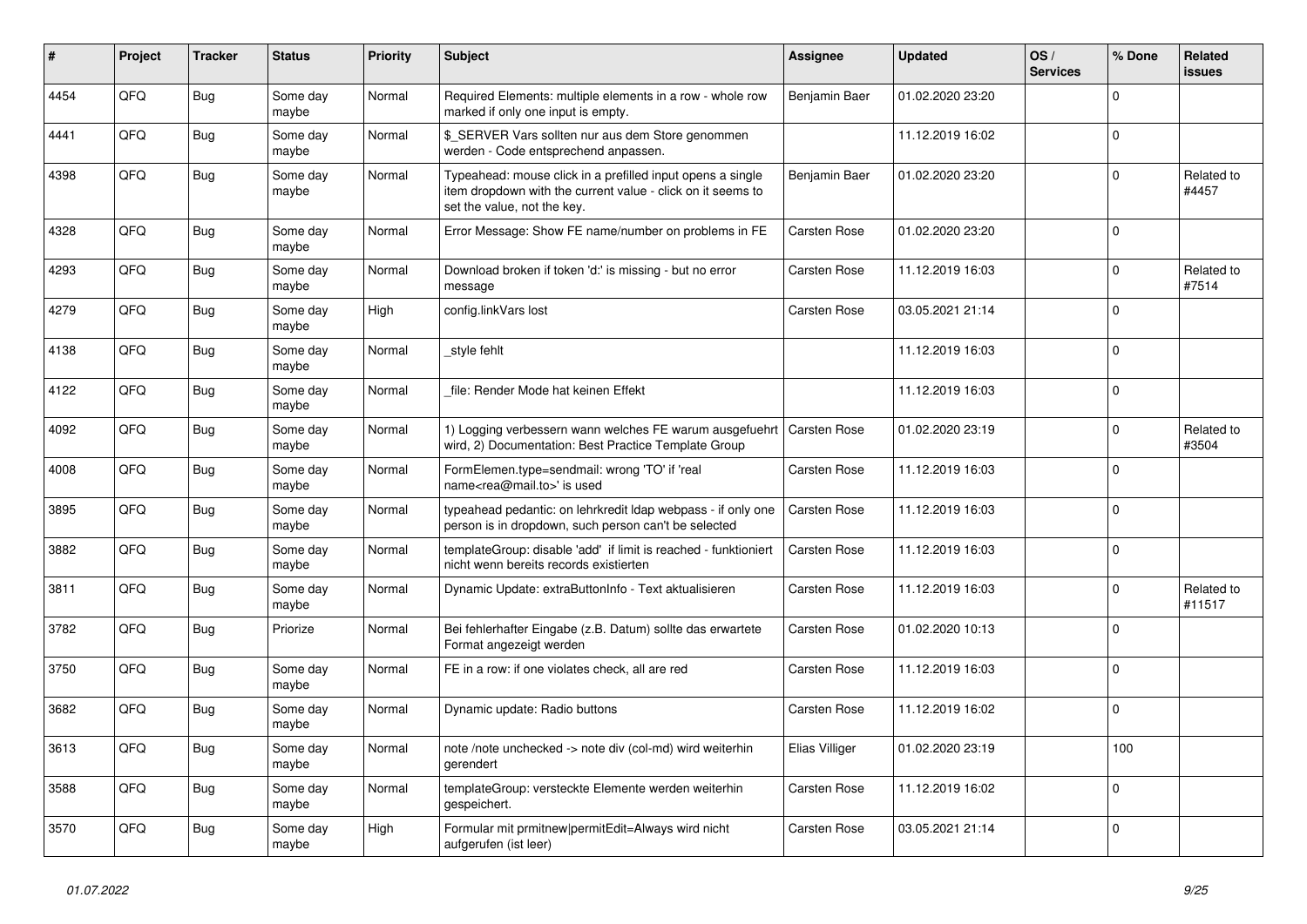| #     | Project | <b>Tracker</b> | <b>Status</b>     | <b>Priority</b> | Subject                                                                                                                       | Assignee            | <b>Updated</b>   | OS/<br><b>Services</b> | % Done      | Related<br><b>issues</b>                                                                                                                                              |
|-------|---------|----------------|-------------------|-----------------|-------------------------------------------------------------------------------------------------------------------------------|---------------------|------------------|------------------------|-------------|-----------------------------------------------------------------------------------------------------------------------------------------------------------------------|
| 3547  | QFQ     | Bug            | <b>New</b>        | Normal          | FE of type 'note' causes writing of empty fields.                                                                             | Carsten Rose        | 01.02.2020 23:21 |                        | $\mathbf 0$ |                                                                                                                                                                       |
| 3349  | QFQ     | Bug            | Some day<br>maybe | Normal          | config.qfq.ini: a) vertraegt keine '=' im Value (z.B. Passwort),<br>b) Values sollten in ticks einschliessbar sein (spaces, ) | Carsten Rose        | 11.12.2019 16:02 |                        | $\mathbf 0$ |                                                                                                                                                                       |
| 3130  | QFQ     | Bug            | Some day<br>maybe | Normal          | Debug Info's nicht korrekt nach 'New > Save'.                                                                                 | <b>Carsten Rose</b> | 11.12.2019 16:03 |                        | $\mathbf 0$ | Related to<br>#3253                                                                                                                                                   |
| 3109  | QFQ     | <b>Bug</b>     | Some day<br>maybe | High            | RealUrl: Links werden nicht korrekt gerendert                                                                                 | Carsten Rose        | 03.05.2021 21:14 |                        | $\pmb{0}$   |                                                                                                                                                                       |
| 3061  | QFQ     | <b>Bug</b>     | Some day<br>maybe | High            | winstitute: mysql connection durcheinander - nmhp17<br>(ag7)/QFQ arbeitet mit DB/Tabellen von biostat.                        | <b>Carsten Rose</b> | 03.05.2021 21:14 |                        | $\mathbf 0$ |                                                                                                                                                                       |
| 2665  | QFQ     | <b>Bug</b>     | Priorize          | Normal          | Dynamic Update funktioniert nicht, wenn beim<br>entsprechenden FormElement eine size angegeben ist.                           | Benjamin Baer       | 03.01.2022 08:12 |                        | 30          |                                                                                                                                                                       |
| 2643  | QFQ     | <b>Bug</b>     | Some day<br>maybe | Normal          | Zend / PHP Webinars anschauen                                                                                                 | <b>Carsten Rose</b> | 01.02.2020 15:56 |                        | $\mathbf 0$ |                                                                                                                                                                       |
| 2063  | QFQ     | <b>Bug</b>     | Some day<br>maybe | Normal          | Pills auf 'inaktiv' setzen falls keine Element auf dem Pill<br>sichtbar sind.                                                 | Benjamin Baer       | 11.12.2019 16:03 |                        | $\mathbf 0$ | Related to<br>#3752                                                                                                                                                   |
| 14376 | QFQ     | Feature        | New               | Normal          | QFQ Bootstrap: if missing, create stored procedures                                                                           | Enis Nuredini       | 19.06.2022 16:37 |                        | $\mathbf 0$ |                                                                                                                                                                       |
| 14371 | QFQ     | Feature        | Priorize          | Normal          | LDAP via REPORT                                                                                                               | Carsten Rose        | 19.06.2022 16:37 |                        | $\mathbf 0$ |                                                                                                                                                                       |
| 14320 | QFQ     | Feature        | ToDo              | Normal          | Allow specific HTML Tags and Attributes: general, TinyMCE                                                                     | Enis Nuredini       | 17.06.2022 10:44 |                        | $\mathbf 0$ | Related to<br>#12664,<br>Related to<br>#12039,<br>Related to<br>#11702,<br>Related to<br>#7239,<br>Related to<br>#3708,<br>Related to<br>#3646,<br>Related to<br>#880 |
| 14290 | QFQ     | Feature        | Priorize          | Normal          | FormEditor: Show Table Definition                                                                                             | <b>Carsten Rose</b> | 19.06.2022 16:37 |                        | $\mathbf 0$ |                                                                                                                                                                       |
| 14227 | QFQ     | Feature        | New               | Normal          | Selenium Konkurrenz: cypress.io                                                                                               | Enis Nuredini       | 28.05.2022 11:02 |                        | $\mathbf 0$ |                                                                                                                                                                       |
| 14187 | QFQ     | Feature        | <b>New</b>        | High            | qfq.log: show current URL                                                                                                     | Carsten Rose        | 28.05.2022 11:02 |                        | $\mathbf 0$ | Related to<br>#13933,<br>Related to<br>#12532,<br>Related to<br>#11893                                                                                                |
| 14185 | QFQ     | Feature        | New               | Normal          | External/Autocron.php - better suitable directory                                                                             | Support: System     | 28.05.2022 11:03 |                        | $\mathbf 0$ |                                                                                                                                                                       |
| 14090 | QFQ     | Feature        | New               | Normal          | Nützliche _script funktionen                                                                                                  | Carsten Rose        | 28.05.2022 11:03 |                        | $\pmb{0}$   |                                                                                                                                                                       |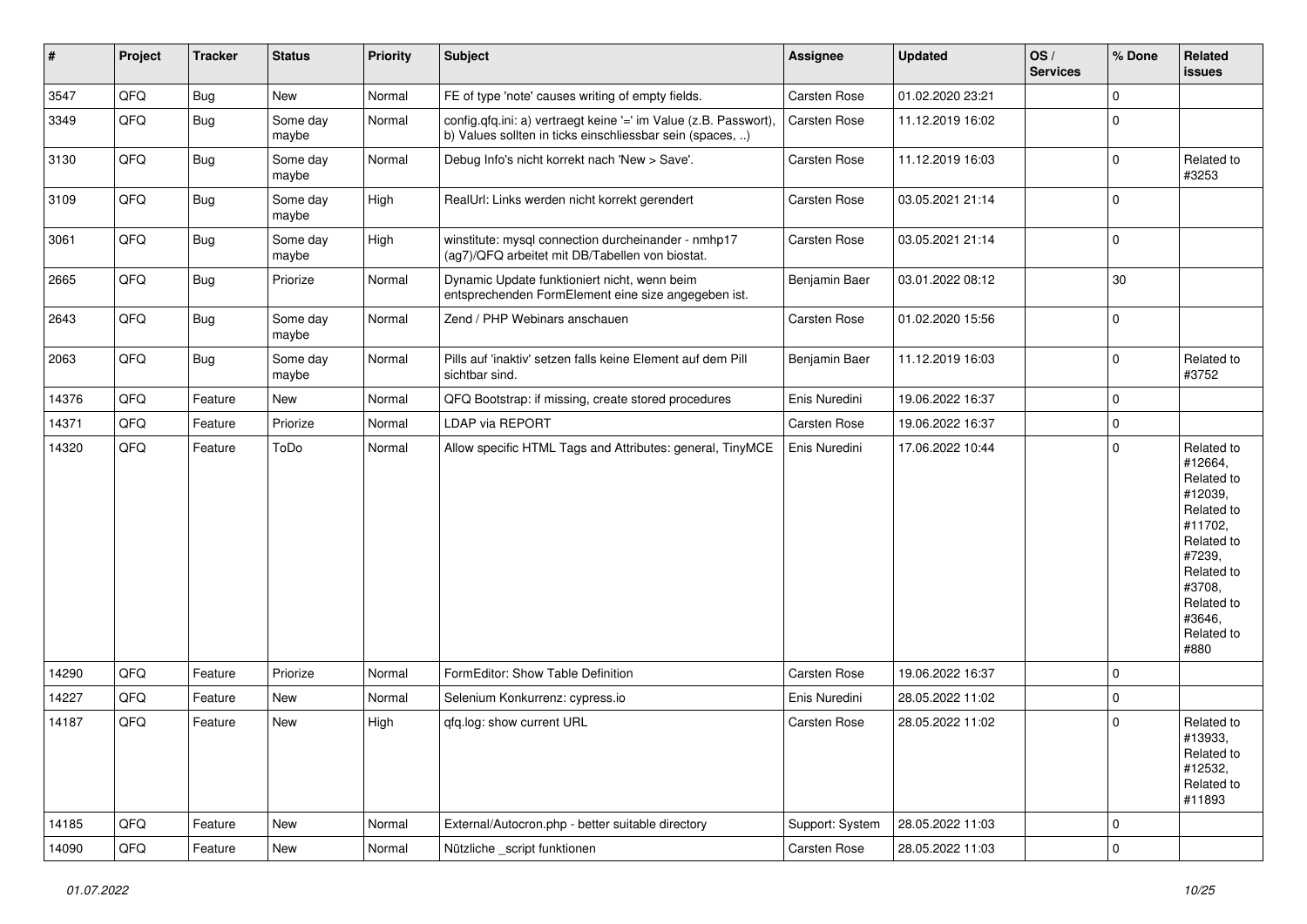| $\vert$ # | Project | <b>Tracker</b> | <b>Status</b>              | <b>Priority</b> | <b>Subject</b>                                                                       | Assignee               | <b>Updated</b>   | OS/<br><b>Services</b> | % Done      | Related<br><b>issues</b>                                               |
|-----------|---------|----------------|----------------------------|-----------------|--------------------------------------------------------------------------------------|------------------------|------------------|------------------------|-------------|------------------------------------------------------------------------|
| 14028     | QFQ     | Feature        | <b>New</b>                 | Normal          | Required notification: visual nicer                                                  | Enis Nuredini          | 28.05.2022 11:01 |                        | $\mathbf 0$ |                                                                        |
| 13945     | QFQ     | Feature        | <b>New</b>                 | Normal          | As _link: content before/after link                                                  | Enis Nuredini          | 28.05.2022 11:01 |                        | $\mathbf 0$ | Related to<br>#12262                                                   |
| 13900     | QFQ     | Feature        | Priorize                   | Normal          | Selenium: Check das Cookie/PDF funktioniert                                          | Enis Nuredini          | 25.03.2022 12:45 |                        | $\mathbf 0$ |                                                                        |
| 13843     | QFQ     | Feature        | <b>New</b>                 | Normal          | Create JWT via QFQ                                                                   | Carsten Rose           | 19.03.2022 17:42 |                        | $\mathbf 0$ |                                                                        |
| 13841     | QFQ     | Feature        | <b>New</b>                 | Normal          | Create PDF via iText - evaluate                                                      | <b>Carsten Rose</b>    | 19.03.2022 17:42 |                        | $\mathbf 0$ |                                                                        |
| 13757     | QFQ     | Feature        | <b>New</b>                 | High            | QR / Bar-Code Plugin                                                                 | Enis Nuredini          | 19.03.2022 17:43 |                        | $\mathbf 0$ |                                                                        |
| 13700     | QFQ     | Feature        | New                        | Normal          | Redesign gfg.io Seite                                                                | Carsten Rose           | 19.03.2022 17:43 |                        | $\pmb{0}$   |                                                                        |
| 13609     | QFQ     | Feature        | <b>New</b>                 | Normal          | QFQ Introduction: Seite aufloesen                                                    | Philipp<br>Gröbelbauer | 28.05.2022 11:02 |                        | $\mathbf 0$ |                                                                        |
| 13608     | QFQ     | Feature        | Some day<br>maybe          | Normal          | Automatic Browser Language Redirect                                                  | Enis Nuredini          | 17.06.2022 08:35 |                        | $\mathbf 0$ |                                                                        |
| 13572     | QFQ     | Feature        | Feedback                   | Normal          | Form Load: misleading error message on trying to load non<br>existent primary record | Enis Nuredini          | 16.05.2022 23:16 |                        | 100         |                                                                        |
| 13566     | QFQ     | Feature        | Ready to sync<br>(develop) | Normal          | Delete config-example.qfq.php file                                                   | <b>Carsten Rose</b>    | 23.12.2021 09:25 |                        | $\mathbf 0$ |                                                                        |
| 13467     | QFQ     | Feature        | <b>New</b>                 | Normal          | ChangeLog Generator                                                                  | <b>Carsten Rose</b>    | 19.03.2022 17:46 |                        | $\mathbf 0$ | Related to<br>#11460                                                   |
| 13354     | QFQ     | Feature        | <b>New</b>                 | Normal          | Using Websocket in QFQ                                                               | Carsten Rose           | 10.11.2021 15:47 |                        | $\mathbf 0$ |                                                                        |
| 13330     | QFQ     | Feature        | In Progress                | Normal          | Multi Form: Upload                                                                   | Carsten Rose           | 07.11.2021 12:40 |                        | 50          | Related to<br>#9706                                                    |
| 12679     | QFQ     | Feature        | <b>New</b>                 | Normal          | tablesorter: custom column width                                                     | <b>Carsten Rose</b>    | 16.06.2021 11:10 |                        | $\mathbf 0$ |                                                                        |
| 12664     | QFQ     | Feature        | New                        | Normal          | TinyMCE: report/remove malicous HTML/JS Code                                         | Carsten Rose           | 19.03.2022 17:47 |                        | $\mathbf 0$ | Related to<br>#14320                                                   |
| 12632     | QFQ     | Feature        | <b>New</b>                 | Normal          | TinyMCE: Prepare CSS classes for images                                              | Carsten Rose           | 04.06.2021 14:35 |                        | 100         | Blocked by<br>#12186                                                   |
| 12630     | QFQ     | Feature        | In Progress                | Normal          | Input: date[time]: min / max values                                                  | Enis Nuredini          | 20.06.2022 18:31 |                        | $\mathbf 0$ | Related to<br>#10096,<br>Related to<br>#14302,<br>Related to<br>#14303 |
| 12611     | QFQ     | Feature        | Some day<br>maybe          | Normal          | Refactoring: Bootstrap with Lazy Loading                                             | <b>Carsten Rose</b>    | 08.06.2022 10:37 |                        | $\mathbf 0$ | Related to<br>#12490,<br>Related to<br>#10013,<br>Related to<br>#7732  |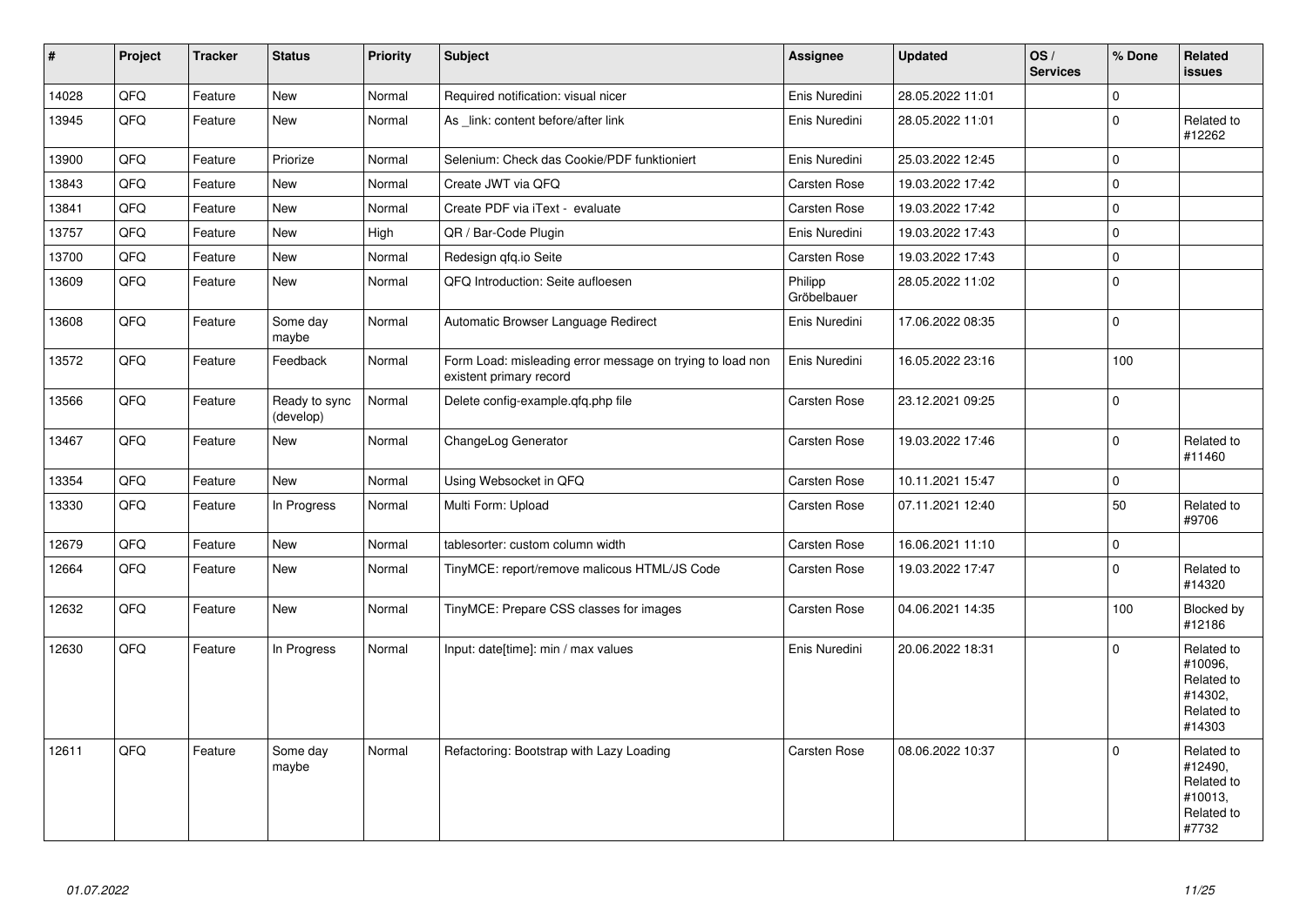| $\vert$ # | Project | <b>Tracker</b> | <b>Status</b> | <b>Priority</b> | <b>Subject</b>                                                                                                                        | <b>Assignee</b>     | <b>Updated</b>   | OS/<br><b>Services</b> | % Done      | Related<br>issues                                                      |
|-----------|---------|----------------|---------------|-----------------|---------------------------------------------------------------------------------------------------------------------------------------|---------------------|------------------|------------------------|-------------|------------------------------------------------------------------------|
| 12603     | QFQ     | Feature        | <b>New</b>    | Normal          | Dropdown (Select), Radio, checkbox:<br>itemListAlways={{!SELECT key, value}}                                                          | Carsten Rose        | 19.03.2022 17:47 |                        | $\mathbf 0$ |                                                                        |
| 12584     | QFQ     | Feature        | Feedback      | Normal          | T3 v10 migration script: replace alias-patterns (v11)                                                                                 | Carsten Rose        | 28.05.2022 11:12 |                        | 100         |                                                                        |
| 12556     | QFQ     | Feature        | New           | Normal          | Pills Title: colored = static or dynamic on allrequiredgiven                                                                          | Benjamin Baer       | 19.03.2022 17:49 |                        | $\pmb{0}$   |                                                                        |
| 12544     | QFQ     | Feature        | <b>New</b>    | High            | a) ' AS _link' new also as ' AS _format', b) sortierung via<br>'display: none;', c) '_format' benoeitgt nicht zwingend<br>u/U/p/m/z/d | <b>Carsten Rose</b> | 14.12.2021 16:03 |                        | $\mathbf 0$ |                                                                        |
| 12532     | QFQ     | Feature        | New           | High            | SIP-Parameter bei Seitenaufruf in Browser-Console<br>anzeigen                                                                         | <b>Carsten Rose</b> | 07.12.2021 17:19 |                        | $\pmb{0}$   | Related to<br>#11893,<br>Related to<br>#14187                          |
| 12504     | QFQ     | Feature        | Priorize      | Normal          | sql.log: report fe.id                                                                                                                 | Carsten Rose        | 05.05.2021 22:09 |                        | $\Omega$    |                                                                        |
| 12503     | QFQ     | Feature        | Priorize      | Normal          | Detect dangerous UPDATE statement with missing WHERE                                                                                  | Carsten Rose        | 05.05.2021 22:09 |                        | $\mathbf 0$ |                                                                        |
| 12490     | QFQ     | Feature        | <b>New</b>    | Normal          | Loading Plugins in QFQ - see what tinymce does. (lazy<br>loading)                                                                     | Benjamin Baer       | 08.06.2022 10:37 |                        | $\Omega$    | Related to<br>#12611,<br>Related to<br>#10013,<br>Related to<br>#7732  |
| 12480     | QFQ     | Feature        | <b>New</b>    | Normal          | If QFQ upgrade is running, block further request                                                                                      | Carsten Rose        | 03.05.2021 20:45 |                        | $\mathbf 0$ |                                                                        |
| 12477     | QFQ     | Feature        | <b>New</b>    | Normal          | Support for refactoring: Form, FormElement, diverse<br>Tabellen/Spalten, tt-content Records                                           | Carsten Rose        | 03.05.2021 20:45 |                        | $\Omega$    |                                                                        |
| 12476     | QFQ     | Feature        | <b>New</b>    | Normal          | clearMe: a) should trigger 'dirty', b) sticky on textarea resize                                                                      | Benjamin Baer       | 04.01.2022 08:40 |                        | $\pmb{0}$   | Related to<br>#9528                                                    |
| 12474     | QFQ     | Feature        | <b>New</b>    | Normal          | Check BaseConfigURL if it is given and the the last char is '/'                                                                       | Carsten Rose        | 03.05.2021 20:45 |                        | $\mathbf 0$ |                                                                        |
| 12465     | QFQ     | Feature        | <b>New</b>    | Normal          | QFQ Function: use in FE to fill StoreRecord                                                                                           | <b>Carsten Rose</b> | 05.05.2021 21:58 |                        | $\mathbf 0$ |                                                                        |
| 12452     | QFQ     | Feature        | Priorize      | Normal          | BaseURL: alsways with '/' at the end                                                                                                  | Carsten Rose        | 19.06.2022 13:45 |                        | $\Omega$    | Related to<br>#10782                                                   |
| 12440     | QFQ     | Feature        | In Progress   | Normal          | Typo3 V10 upgrade (durchfuehren und testen)                                                                                           | <b>Carsten Rose</b> | 21.03.2022 09:53 |                        | 50          | Related to<br>#12357,<br>Related to<br>#12067.<br>Related to<br>#10661 |
| 12439     | QFQ     | Feature        | In Progress   | Normal          | TinyMCE Paste from Word & Character Count/Limit                                                                                       | Carsten Rose        | 05.05.2021 22:15 |                        | $\pmb{0}$   |                                                                        |
| 12413     | QFQ     | Feature        | <b>New</b>    | Normal          | STORE_TYPO3: enhance for {{be_users.email:T}},<br>{{fe_users.email:T}}                                                                | <b>Carsten Rose</b> | 03.05.2021 20:45 |                        | $\Omega$    | Related to<br>#12412.<br>Related to<br>#10012                          |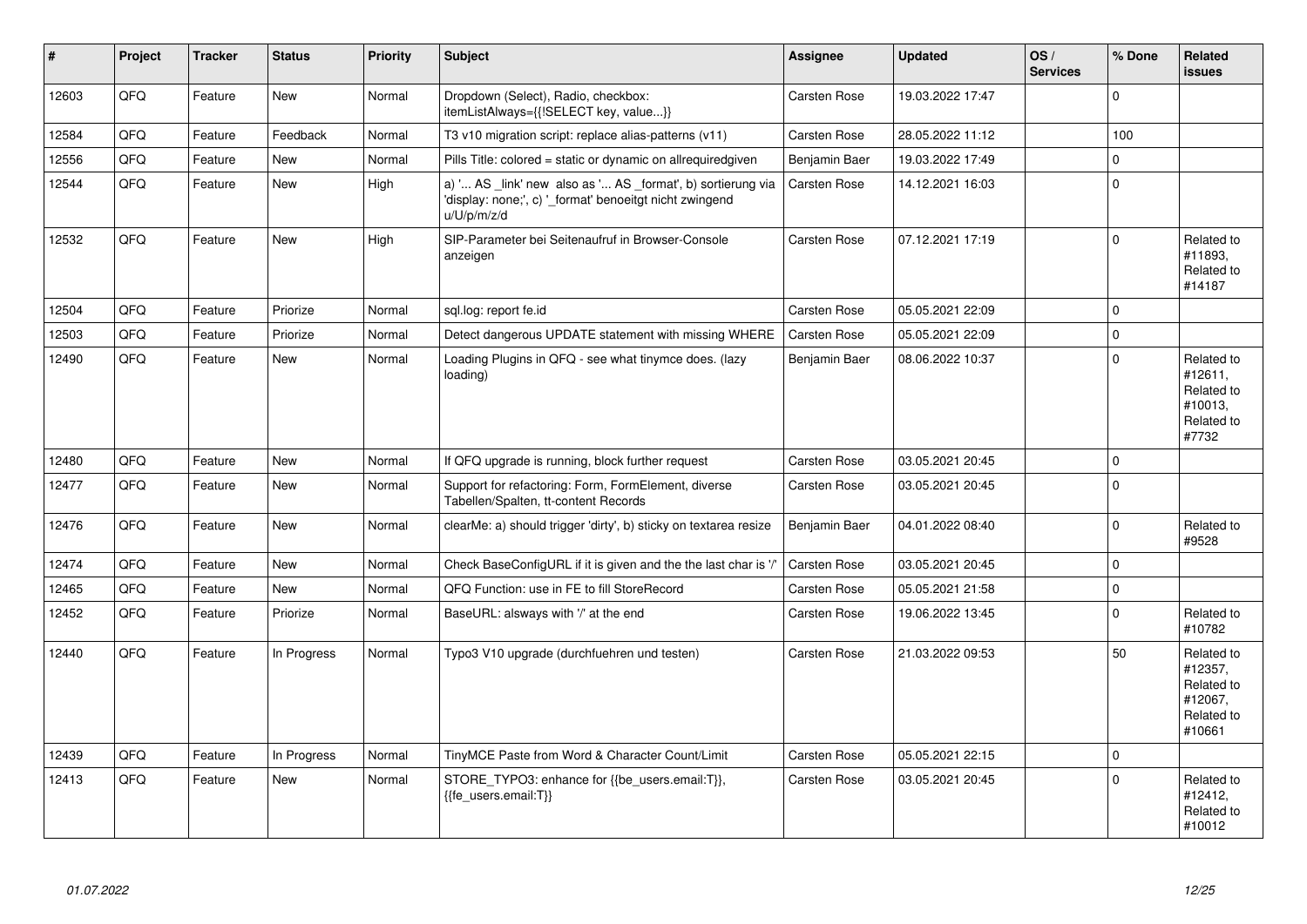| ∦     | Project | <b>Tracker</b> | <b>Status</b>     | <b>Priority</b> | <b>Subject</b>                                                                                                 | Assignee            | <b>Updated</b>   | OS/<br><b>Services</b> | % Done      | Related<br><b>issues</b>                                                    |
|-------|---------|----------------|-------------------|-----------------|----------------------------------------------------------------------------------------------------------------|---------------------|------------------|------------------------|-------------|-----------------------------------------------------------------------------|
| 12412 | QFQ     | Feature        | New               | Normal          | Action/Escape qualifier 'e' (empty), '0': if given, an empty<br>string (or '0') will be treated as 'not found' | Carsten Rose        | 08.05.2021 09:40 |                        | $\Omega$    | Related to<br>#12413,<br>Related to<br>#10012                               |
| 12400 | QFQ     | Feature        | New               | Normal          | Tutorial ist in QFQ Doku, Wird in der Suche gefunden, es<br>gibt aber kein Menupunkt - Inhalt ueberpruefen     | Carsten Rose        | 03.05.2021 20:45 |                        | $\mathbf 0$ |                                                                             |
| 12337 | QFQ     | Feature        | Some day<br>maybe | Normal          | Database.php: better caching                                                                                   | <b>Carsten Rose</b> | 16.09.2021 15:10 |                        | $\mathbf 0$ |                                                                             |
| 12330 | QFQ     | Feature        | <b>New</b>        | Normal          | Copy to input field / text area / TinyMCE                                                                      | <b>Carsten Rose</b> | 07.04.2021 09:01 |                        | $\mathbf 0$ |                                                                             |
| 12315 | QFQ     | Feature        | Some day<br>maybe | Normal          | Form History (Diffs) / Backups                                                                                 | <b>Carsten Rose</b> | 16.09.2021 15:10 |                        | $\mathbf 0$ |                                                                             |
| 12269 | QFQ     | Feature        | New               | Normal          | 2FA - Login                                                                                                    | <b>Carsten Rose</b> | 03.05.2021 20:45 |                        | $\mathbf 0$ |                                                                             |
| 12262 | QFQ     | Feature        | ToDo              | Normal          | Form buttons on top: more customable                                                                           | Enis Nuredini       | 17.06.2022 10:44 |                        | $\mathbf 0$ | Related to<br>#13945, Has<br>duplicate<br>#4046, Has<br>duplicate<br>#10080 |
| 12186 | QFQ     | Feature        | <b>New</b>        | High            | TinyMCE Config für Objekte                                                                                     | Carsten Rose        | 07.12.2021 17:19 |                        | $\mathbf 0$ | <b>Blocks</b><br>#12632                                                     |
| 12163 | QFQ     | Feature        | <b>New</b>        | Normal          | Checkbox: table wrap                                                                                           | Carsten Rose        | 03.05.2021 20:51 |                        | $\mathbf 0$ |                                                                             |
| 12162 | QFQ     | Feature        | New               | Normal          | FE.type=sendmail: personalized mailing (several mails) via<br>template                                         | <b>Carsten Rose</b> | 03.05.2021 20:45 |                        | $\Omega$    |                                                                             |
| 12156 | QFQ     | Feature        | <b>New</b>        | Normal          | Form: Optional disable 'leave page'                                                                            |                     | 03.05.2021 20:45 |                        | $\mathbf 0$ |                                                                             |
| 12146 | QFQ     | Feature        | <b>New</b>        | Normal          | Autocron Job: Anzeigen wann der naechste Job ausgefuehrt<br>wird, resp das er nicht ausgefuehrt wird           | <b>Carsten Rose</b> | 15.03.2021 15:23 |                        | $\mathbf 0$ |                                                                             |
| 12135 | QFQ     | Feature        | New               | Normal          | Subrecord: Notiz                                                                                               |                     | 24.04.2021 16:58 |                        | $\pmb{0}$   |                                                                             |
| 12119 | QFQ     | Feature        | <b>New</b>        | Normal          | AS paged: error message missing if there ist no 'r' argument.                                                  | <b>Carsten Rose</b> | 03.05.2021 20:51 |                        | $\mathbf 0$ |                                                                             |
| 12109 | QFQ     | Feature        | <b>New</b>        | Normal          | Donwload Link: Plain, SIP, Persistent Link, Peristent SIP -<br>new notation                                    | <b>Carsten Rose</b> | 03.05.2021 20:45 |                        | $\mathbf 0$ | Related to<br>#12085                                                        |
| 12039 | QFQ     | Feature        | New               | Normal          | Missing htmlSpecialChar() in pre processing on form submit                                                     |                     | 18.02.2021 00:09 |                        | $\mathbf 0$ | Related to<br>#14320                                                        |
| 12038 | QFQ     | Feature        | <b>New</b>        | Normal          | a) STORE VAR: filenameOnlyStripUniq, b) SP:<br>QSTRIPUNIQ()                                                    |                     | 17.02.2021 23:55 |                        | $\mathbf 0$ |                                                                             |
| 12024 | QFG     | Feature        | New               | Normal          | Excel Export: text columns by default decode<br>htmlspeciachar()                                               | Carsten Rose        | 17.02.2021 23:55 |                        | $\mathbf 0$ | Related to<br>#12022                                                        |
| 12023 | QFQ     | Feature        | New               | Normal          | MySQL Stored Precdure: QDECODESPECIALCHAR()                                                                    | Carsten Rose        | 16.02.2021 11:16 |                        | $\mathbf 0$ | Related to<br>#12022                                                        |
| 11980 | QFQ     | Feature        | In Progress       | Normal          | protected verzeichnis MUSS geschützt werden                                                                    | Carsten Rose        | 07.09.2021 13:30 |                        | $\pmb{0}$   |                                                                             |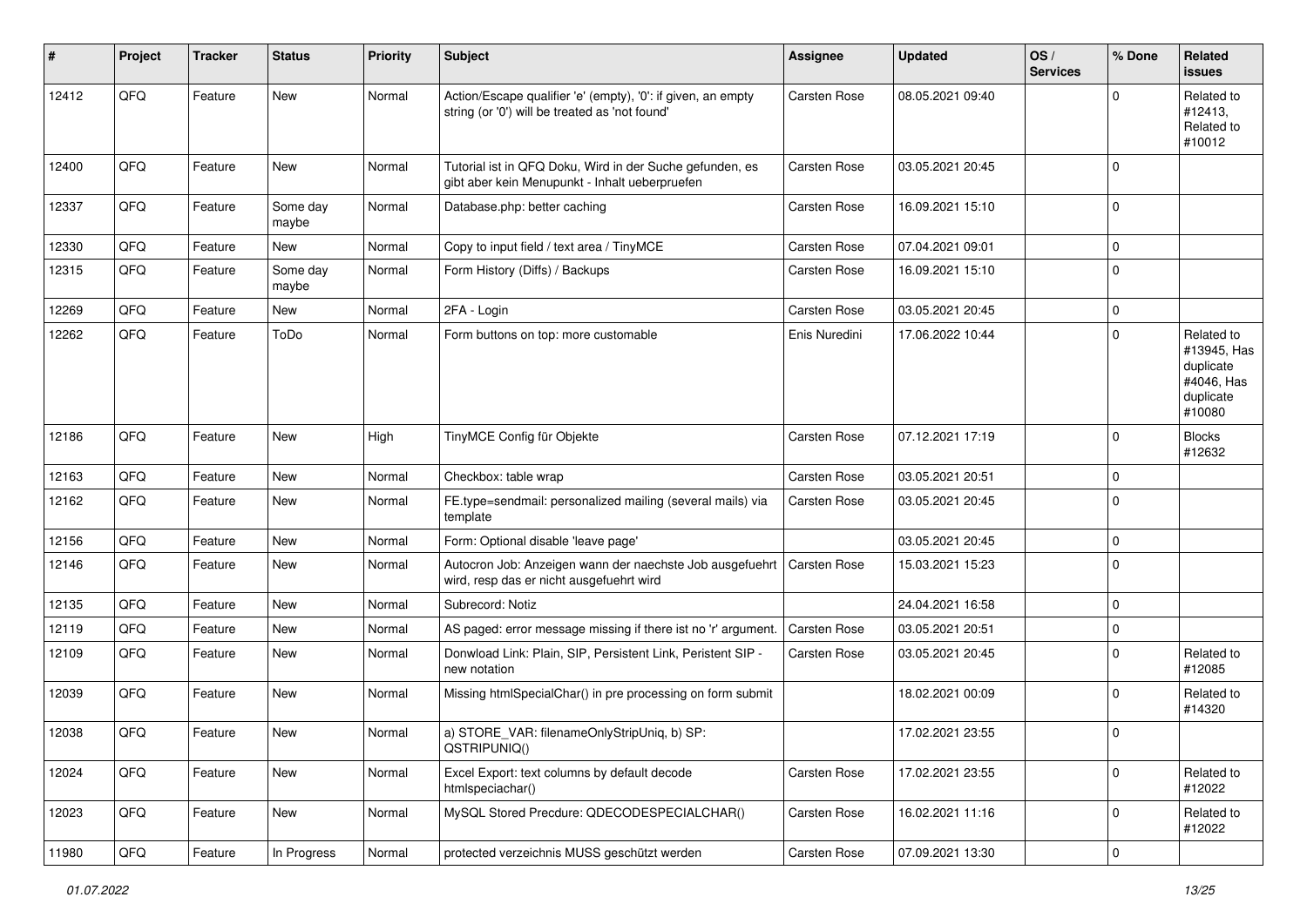| #     | Project | <b>Tracker</b> | <b>Status</b>     | <b>Priority</b> | <b>Subject</b>                                                                                       | Assignee                                               | <b>Updated</b>   | OS/<br><b>Services</b> | % Done      | <b>Related</b><br><b>issues</b>               |                      |
|-------|---------|----------------|-------------------|-----------------|------------------------------------------------------------------------------------------------------|--------------------------------------------------------|------------------|------------------------|-------------|-----------------------------------------------|----------------------|
| 11955 | QFQ     | Feature        | New               | Normal          | subrecord: new title option to set <th> attributes - e.g. to<br/>customize tablesorter options.</th> | attributes - e.g. to<br>customize tablesorter options. | Carsten Rose     | 03.05.2021 20:47       |             | $\Omega$                                      | Related to<br>#11775 |
| 11893 | QFQ     | Feature        | New               | High            | Broken SIP: a) only report one time, b) only report in main<br>column                                | <b>Carsten Rose</b>                                    | 12.05.2021 12:13 |                        | $\Omega$    | Related to<br>#12532,<br>Related to<br>#14187 |                      |
| 11892 | QFQ     | Feature        | <b>New</b>        | Normal          | tablesorter: columns with links are hard to order - new<br>qualifier 'Y: <ord>'</ord>                | Enis Nuredini                                          | 23.03.2022 09:22 |                        | $\Omega$    |                                               |                      |
| 11850 | QFQ     | Feature        | <b>New</b>        | Urgent          | Wizard Form: basierend auf einer Tabelle eine Form<br>anlegen.                                       |                                                        | 03.05.2021 21:12 |                        | $\Omega$    | Blocked by<br>#8082                           |                      |
| 11775 | QFQ     | Feature        | New               | Normal          | Subrecord Tooltip pro Feld                                                                           | <b>Carsten Rose</b>                                    | 18.12.2020 15:22 |                        | $\mathbf 0$ | Related to<br>#11955                          |                      |
| 11747 | QFQ     | Feature        | New               | Normal          | Maintenance Page with Redirect                                                                       | <b>Carsten Rose</b>                                    | 03.05.2021 20:47 |                        | $\Omega$    | Related to<br>#11741                          |                      |
| 11716 | QFQ     | Feature        | <b>New</b>        | Normal          | Form an beliebiger Stelle im Report anzeigen                                                         |                                                        | 09.12.2020 09:47 |                        | $\Omega$    |                                               |                      |
| 11702 | QFQ     | Feature        | <b>New</b>        | Normal          | HTML Special Char makes no sense for 'allbut' if '&' is<br>forbidden                                 | Carsten Rose                                           | 07.12.2021 16:35 |                        | $\Omega$    | Related to<br>#5112,<br>Related to<br>#14320  |                      |
| 11535 | QFQ     | Feature        | <b>New</b>        | Normal          | Ability to create SQL columns in frontend QFQ forms                                                  |                                                        | 17.11.2020 12:11 |                        | $\Omega$    |                                               |                      |
| 11534 | QFQ     | Feature        | <b>New</b>        | Normal          | Report: Action on selected rows - Table batchprocessing<br>feature                                   |                                                        | 18.11.2020 08:15 |                        | $\Omega$    |                                               |                      |
| 11523 | QFQ     | Feature        | New               | Normal          | Mit dynamic Update erkennen, ob Upload gemacht wurde                                                 | Carsten Rose                                           | 13.11.2020 15:07 |                        | $\Omega$    | Related to<br>#9533                           |                      |
| 11516 | QFQ     | Feature        | <b>New</b>        | Normal          | Multi Page Form (Previous/Next Buttons)                                                              | Carsten Rose                                           | 16.03.2021 17:52 |                        | $\mathbf 0$ |                                               |                      |
| 11504 | QFQ     | Feature        | New               | Normal          | Dynamic Update: Button text update for 'Save',' Close' &<br>'Delete'                                 | <b>Carsten Rose</b>                                    | 12.11.2020 23:44 |                        | $\Omega$    |                                               |                      |
| 11460 | QFQ     | Feature        | <b>New</b>        | Normal          | Easier creation of changelog: gitchangelog                                                           | Carsten Rose                                           | 12.06.2021 10:20 |                        | $\Omega$    | Related to<br>#13467                          |                      |
| 11323 | QFQ     | Feature        | Some day<br>maybe | Normal          | Report Frontend Editor Modal + Codemirror                                                            | Carsten Rose                                           | 16.09.2021 15:10 |                        | $\mathbf 0$ | Related to<br>#11036                          |                      |
| 11322 | QFQ     | Feature        | Some day<br>maybe | Normal          | Form Element JSON - (multiline parameter field)                                                      | <b>Carsten Rose</b>                                    | 16.09.2021 15:10 |                        | $\Omega$    |                                               |                      |
| 11320 | QFQ     | Feature        | Priorize          | Normal          | Typo3 Version 10 support                                                                             | <b>Carsten Rose</b>                                    | 05.05.2021 22:09 |                        | $\mathbf 0$ |                                               |                      |
| 11217 | QFQ     | Feature        | Some day<br>maybe | Normal          | <b>Extend Script Functionality</b>                                                                   | Carsten Rose                                           | 16.09.2021 15:10 |                        | $\Omega$    |                                               |                      |
| 11080 | QFQ     | Feature        | <b>New</b>        | Normal          | Send MQTT messages                                                                                   | <b>Carsten Rose</b>                                    | 29.08.2020 19:49 |                        | $\mathbf 0$ |                                               |                      |
| 11076 | QFQ     | Feature        | In Progress       | Normal          | SELECT  AS _websocket                                                                                | <b>Carsten Rose</b>                                    | 30.08.2020 17:49 |                        | $\Omega$    |                                               |                      |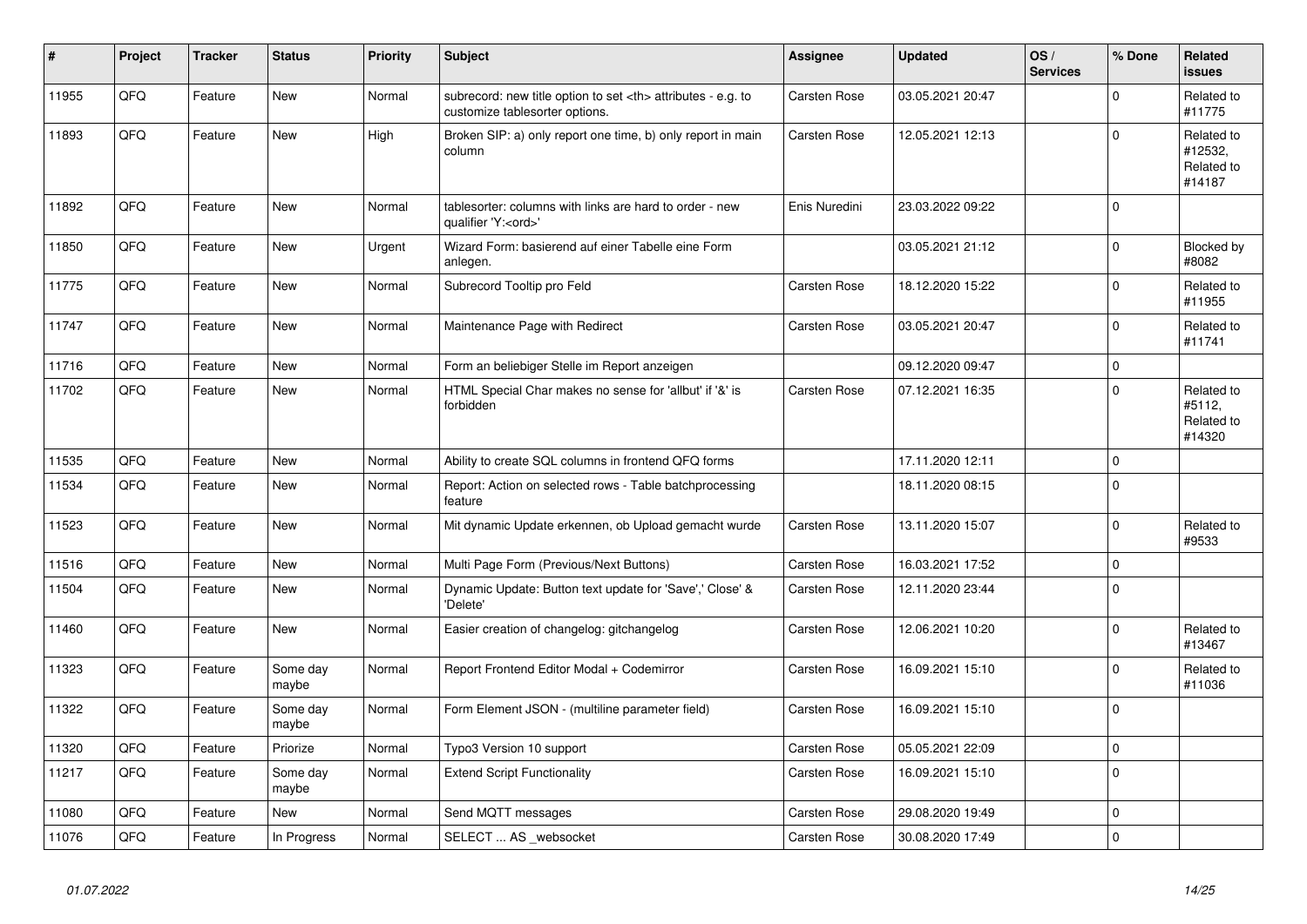| #     | Project | <b>Tracker</b> | <b>Status</b>     | <b>Priority</b> | Subject                                                                              | Assignee            | <b>Updated</b>   | OS/<br><b>Services</b> | % Done      | <b>Related</b><br><b>issues</b>              |
|-------|---------|----------------|-------------------|-----------------|--------------------------------------------------------------------------------------|---------------------|------------------|------------------------|-------------|----------------------------------------------|
| 11036 | QFQ     | Feature        | Some day<br>maybe | Normal          | inline report editor permissions                                                     | Carsten Rose        | 16.09.2021 15:09 |                        | $\Omega$    | Related to<br>#11323                         |
| 10996 | QFQ     | Feature        | <b>New</b>        | Normal          | Download video via sip: no seek                                                      | Carsten Rose        | 12.08.2020 14:18 |                        | $\Omega$    |                                              |
| 10979 | QFQ     | Feature        | New               | Normal          | Ajax Calls an API - dataReport                                                       | Carsten Rose        | 11.05.2022 12:15 |                        | $\Omega$    |                                              |
| 10976 | QFQ     | Feature        | <b>New</b>        | Normal          | Excel Export Verbesserungen                                                          | Carsten Rose        | 06.08.2020 10:56 |                        | $\mathbf 0$ |                                              |
| 10874 | QFQ     | Feature        | <b>New</b>        | Normal          | Erstellen eines Foreign Keys in der Tabelle "FormElement"                            |                     | 13.07.2020 10:11 |                        | $\mathbf 0$ |                                              |
| 10819 | QFQ     | Feature        | <b>New</b>        | Normal          | Persistent SIP - second try                                                          | <b>Carsten Rose</b> | 29.06.2020 23:02 |                        | $\Omega$    | Related to<br>#6261                          |
| 10793 | QFQ     | Feature        | In Progress       | Normal          | <b>Update NPM Packages</b>                                                           | <b>Carsten Rose</b> | 07.09.2021 13:25 |                        | 30          |                                              |
| 10782 | QFQ     | Feature        | Feedback          | Normal          | Tiny MCE: Image Upload                                                               | Enis Nuredini       | 16.05.2022 23:16 |                        | $\Omega$    | Related to<br>#12452                         |
| 10763 | QFQ     | Feature        | New               | Normal          | form accessed and submitted despite logout?                                          |                     | 16.06.2020 11:43 |                        | $\mathbf 0$ |                                              |
| 10745 | QFQ     | Feature        | Some day<br>maybe | Normal          | Tablesorter Excel Export                                                             | <b>Carsten Rose</b> | 16.09.2021 15:09 |                        | $\mathbf 0$ |                                              |
| 10738 | QFQ     | Feature        | Some day<br>maybe | Normal          | CORS headers for external API requests                                               |                     | 10.06.2020 14:00 |                        | $\Omega$    |                                              |
| 10716 | QFQ     | Feature        | Some day<br>maybe | Normal          | Business Logic mit Externen Skripten                                                 | <b>Carsten Rose</b> | 16.09.2021 15:10 |                        | $\Omega$    | Related to<br>#10713.<br>Related to<br>#8217 |
| 10714 | QFQ     | Feature        | <b>New</b>        | Normal          | multi Table Form                                                                     | <b>Carsten Rose</b> | 16.03.2021 18:44 |                        | $\Omega$    |                                              |
| 10593 | QFQ     | Feature        | <b>New</b>        | Normal          | label2: text behind input element                                                    | <b>Carsten Rose</b> | 16.05.2020 10:57 |                        | $\Omega$    |                                              |
| 10569 | QFQ     | Feature        | Priorize          | Normal          | link blank more safe                                                                 | Enis Nuredini       | 25.03.2022 12:44 |                        | $\Omega$    |                                              |
| 10463 | QFQ     | Feature        | New               | Normal          | Report _link: expliztes setzen von HTML Tags (Bedarf fuer<br>'data-selenium' & 'id') | Enis Nuredini       | 23.03.2022 09:23 |                        | $\mathbf 0$ | Related to<br>#7648                          |
| 10443 | QFQ     | Feature        | In Progress       | Normal          | Konzept api / live                                                                   | <b>Carsten Rose</b> | 07.05.2020 09:39 |                        | $\mathbf 0$ |                                              |
| 10384 | QFQ     | Feature        | <b>New</b>        | Normal          | Parameter Exchange QFQ Instances                                                     |                     | 07.05.2020 09:38 |                        | $\Omega$    |                                              |
| 10345 | QFQ     | Feature        | New               | Normal          | Templates - Patterns QFQ Style                                                       |                     | 03.05.2021 21:01 |                        | $\Omega$    | Related to<br>#10713                         |
| 10124 | QFQ     | Feature        | Feedback          | Normal          | qfq AAI-Login                                                                        | Karin Niffeler      | 07.05.2020 09:36 |                        | $\mathbf 0$ |                                              |
| 10119 | QFQ     | Feature        | New               | Normal          | Dropdown (selectlist) & Type Ahead: format and catagorize<br>list                    | <b>Carsten Rose</b> | 07.05.2020 09:36 |                        | $\mathbf 0$ |                                              |
| 10116 | QFQ     | Feature        | Some day<br>maybe | Normal          | TypeAhead: Tag - show inside 'input' element                                         | <b>Carsten Rose</b> | 16.09.2021 15:09 |                        | $\mathbf 0$ |                                              |
| 10115 | QFQ     | Feature        | <b>New</b>        | Normal          | TypeAhead: static list                                                               | Carsten Rose        | 26.02.2020 16:42 |                        | 100         |                                              |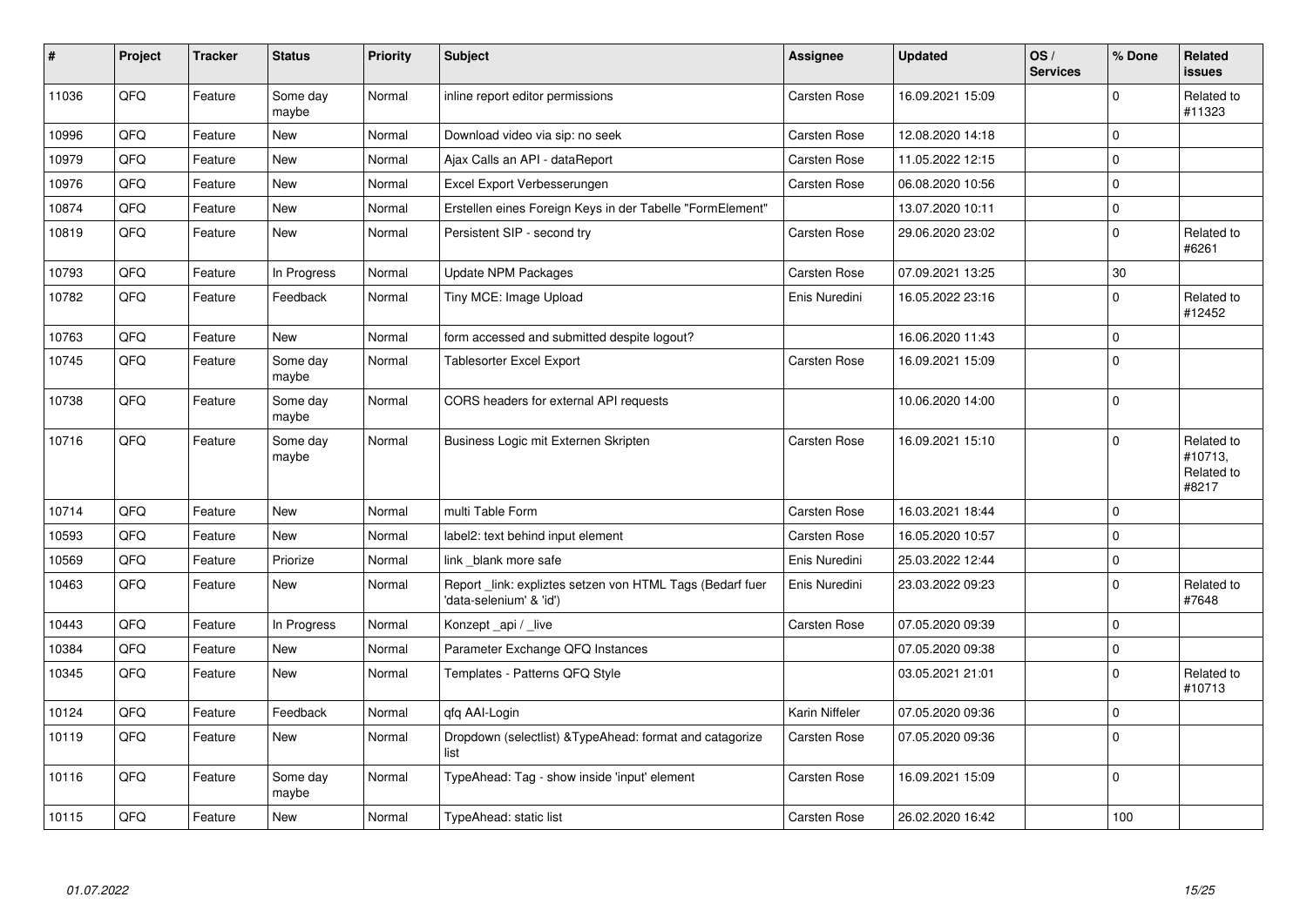| $\vert$ # | Project | <b>Tracker</b> | <b>Status</b>     | <b>Priority</b> | <b>Subject</b>                                                                                                                        | <b>Assignee</b> | Updated          | OS/<br><b>Services</b> | % Done      | Related<br>issues                                                      |
|-----------|---------|----------------|-------------------|-----------------|---------------------------------------------------------------------------------------------------------------------------------------|-----------------|------------------|------------------------|-------------|------------------------------------------------------------------------|
| 10114     | QFQ     | Feature        | <b>New</b>        | High            | Symbol (Link): 'G:' (Glyphicon) replaced by 'i:' (icon)                                                                               |                 | 07.12.2021 17:19 |                        | 0           | Related to<br>#3797,<br>Related to<br>#4194                            |
| 10095     | QFQ     | Feature        | Some day<br>maybe | Normal          | Generic Gitlab Integration into QFQ                                                                                                   | Carsten Rose    | 16.09.2021 15:10 |                        | $\mathbf 0$ |                                                                        |
| 10080     | QFQ     | Feature        | <b>New</b>        | Normal          | Popup on 'save' / 'close': configure dialog (answer<br>yes/no/cancle/)                                                                | Carsten Rose    | 28.03.2021 20:52 |                        | $\mathbf 0$ | Is duplicate<br>of #12262                                              |
| 10015     | QFQ     | Feature        | Priorize          | Normal          | Monospace in Textarea                                                                                                                 | Carsten Rose    | 03.02.2020 13:40 |                        | $\mathbf 0$ |                                                                        |
| 10014     | QFQ     | Feature        | <b>New</b>        | Normal          | Manual.rst: describe behaviour and process order of<br>fillStoreVar, slaveId, sqlBefore,                                              | Carsten Rose    | 01.02.2020 22:31 |                        | $\mathbf 0$ |                                                                        |
| 10013     | QFQ     | Feature        | Some day<br>maybe | Normal          | FE.typ=editor: CodeMirror                                                                                                             | Carsten Rose    | 08.06.2022 10:37 |                        | $\mathbf 0$ | Related to<br>#12611,<br>Related to<br>#12490,<br>Related to<br>#7732  |
| 10012     | QFQ     | Feature        | Priorize          | Normal          | redirectAllMailTo: {{beEmail:T}}                                                                                                      | Carsten Rose    | 08.05.2021 09:54 |                        | $\mathbf 0$ | Related to<br>#12412,<br>Related to<br>#12413,<br>Related to<br>#10011 |
| 10011     | QFQ     | Feature        | Priorize          | Normal          | Offer new STORE_TYPO3 Variable 'beUser', 'beEmail'                                                                                    | Carsten Rose    | 08.05.2021 09:51 |                        | $\mathbf 0$ | Related to<br>#10012,<br>Related to<br>#12511                          |
| 10005     | QFQ     | Feature        | Priorize          | Normal          | Report / special column name:  AS _calendar                                                                                           | Carsten Rose    | 03.06.2020 17:28 |                        | 0           |                                                                        |
| 10003     | QFQ     | Feature        | Priorize          | Normal          | fieldset: stronger visualize group                                                                                                    | Benjamin Baer   | 12.02.2020 08:13 |                        | $\mathbf 0$ |                                                                        |
| 9983      | QFQ     | Feature        | New               | Normal          | Report Notation: new keyword 'range'                                                                                                  | Carsten Rose    | 01.02.2020 15:55 |                        | $\pmb{0}$   |                                                                        |
| 9968      | QFQ     | Feature        | Priorize          | Normal          | Tooltip in Links for Developer                                                                                                        | Carsten Rose    | 01.02.2020 23:17 |                        | $\pmb{0}$   |                                                                        |
| 9928      | QFQ     | Feature        | Priorize          | Normal          | SpecialColumnName: a) Deprecated: ' AS "_+tag " ', b)<br>New: ' AS "_ <tag1><tag2>"'</tag2></tag1>                                    | Carsten Rose    | 01.02.2020 23:17 |                        | 0           | Related to<br>#9929                                                    |
| 9927      | QFQ     | Feature        | <b>New</b>        | Normal          | QFQ Update: a) Update nur machen wenn BE User<br>eingeloggt ist., b) Bei Fehler genaue Meldung welcher<br>Updateschritt Probleme hat. | Carsten Rose    | 22.01.2020 12:59 |                        | $\mathbf 0$ |                                                                        |
| 9900      | QFQ     | Feature        | Priorize          | Normal          | Generic API Call: tt-content record >> JSON                                                                                           | Carsten Rose    | 01.02.2020 10:13 |                        | $\pmb{0}$   |                                                                        |
| 9853      | QFQ     | Feature        | New               | Normal          | Check das SQL / QFQ / Mail Logfile geschrieben wird                                                                                   |                 | 09.01.2020 11:15 |                        | $\pmb{0}$   |                                                                        |
| 9811      | QFQ     | Feature        | New               | Normal          | Report: tag every n'th row                                                                                                            | Carsten Rose    | 01.02.2020 23:22 |                        | $\pmb{0}$   |                                                                        |
| 9781      | QFQ     | Feature        | New               | Normal          | Button: CSS class to make buttons smaller                                                                                             | Carsten Rose    | 01.02.2020 23:22 |                        | $\pmb{0}$   |                                                                        |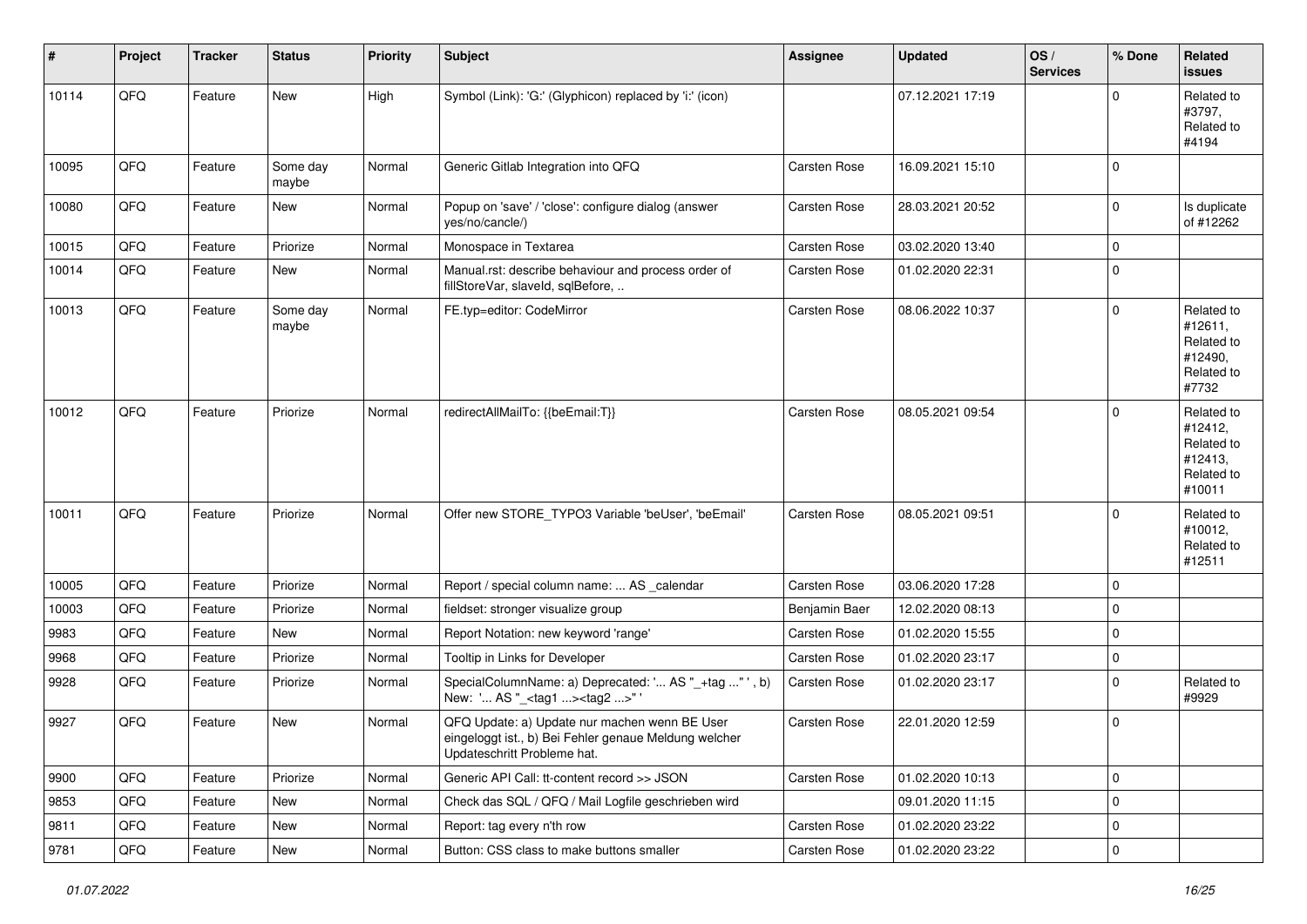| $\vert$ # | Project | <b>Tracker</b> | <b>Status</b>     | <b>Priority</b> | <b>Subject</b>                                                                  | Assignee            | <b>Updated</b>   | OS/<br><b>Services</b> | % Done      | <b>Related</b><br><b>issues</b>                                      |
|-----------|---------|----------------|-------------------|-----------------|---------------------------------------------------------------------------------|---------------------|------------------|------------------------|-------------|----------------------------------------------------------------------|
| 9777      | QFQ     | Feature        | <b>New</b>        | Normal          | Logging QFQ Variables                                                           | <b>Carsten Rose</b> | 16.12.2019 17:17 |                        | $\Omega$    |                                                                      |
| 9707      | QFQ     | Feature        | New               | Normal          | SIP security: encode pageld and check pageld on decode                          | <b>Carsten Rose</b> | 01.02.2020 23:22 |                        | $\Omega$    |                                                                      |
| 9706      | QFQ     | Feature        | <b>New</b>        | Normal          | Multi File Upload (hidden template group)                                       | Carsten Rose        | 01.02.2020 23:22 |                        | $\mathbf 0$ | Related to<br>#7521,<br>Related to<br>#5562,<br>Related to<br>#13330 |
| 9704      | QFQ     | Feature        | Some day<br>maybe | Normal          | Thumbnails Generieren beim Splitten von PDF Files                               | <b>Carsten Rose</b> | 11.12.2019 16:01 |                        | $\mathbf 0$ |                                                                      |
| 9668      | QFQ     | Feature        | Priorize          | Normal          | Form.mode: rename 'hidden' to 'hide'                                            | Carsten Rose        | 05.05.2021 22:14 |                        | $\mathbf 0$ | Related to<br>#6437                                                  |
| 9602      | QFQ     | Feature        | New               | Normal          | Form definition as JSON                                                         | Carsten Rose        | 01.02.2020 23:21 |                        | $\Omega$    | Related to<br>#9600                                                  |
| 9579      | QFQ     | Feature        | Some day<br>maybe | Normal          | Multiform with Process Row                                                      | <b>Carsten Rose</b> | 11.12.2019 16:01 |                        | $\Omega$    |                                                                      |
| 9548      | QFQ     | Feature        | Feedback          | High            | FormElement: Pattern mismatch - optional report only on<br>focus lost           | Benjamin Baer       | 03.05.2021 21:14 |                        | $\mathbf 0$ |                                                                      |
| 9537      | QFQ     | Feature        | <b>New</b>        | Normal          | FormEditor: Edit fieldset in FrontEnd                                           | <b>Carsten Rose</b> | 01.02.2020 23:22 |                        | $\mathbf 0$ |                                                                      |
| 9517      | QFQ     | Feature        | In Progress       | High            | Input multiple tags with typeahead                                              | <b>Carsten Rose</b> | 03.05.2021 21:14 |                        | 40          | Related to<br>#10150                                                 |
| 9394      | QFQ     | Feature        | Priorize          | Normal          | REST: allow for non numerical ids in get requests                               | Carsten Rose        | 05.05.2021 22:10 |                        | $\Omega$    |                                                                      |
| 9352      | QFQ     | Feature        | <b>New</b>        | Normal          | FE 'Native' fire slaveld, sqlAfter, sqlIns                                      | Carsten Rose        | 01.02.2020 23:22 |                        | $\mathbf 0$ |                                                                      |
| 9348      | QFQ     | Feature        | New               | Normal          | defaultThumbnailSize: pre render thumbnails                                     | <b>Carsten Rose</b> | 12.06.2021 09:05 |                        | $\mathbf 0$ |                                                                      |
| 9346      | QFQ     | Feature        | Priorize          | Normal          | beforeSave: check if an upload is given                                         | Carsten Rose        | 11.06.2021 21:18 |                        | $\mathbf 0$ |                                                                      |
| 9221      | QFQ     | Feature        | New               | Normal          | typeAhead: Zeichenlimite ausschalten                                            | Carsten Rose        | 29.06.2022 22:36 |                        | $\Omega$    |                                                                      |
| 9208      | QFQ     | Feature        | New               | Normal          | Manage 'recent' records                                                         | Carsten Rose        | 01.02.2020 23:22 |                        | $\mathbf 0$ |                                                                      |
| 9136      | QFQ     | Feature        | New               | Normal          | Create ZIP files with dynamic PDFs                                              | <b>Carsten Rose</b> | 01.02.2020 23:22 |                        | $\Omega$    |                                                                      |
| 9135      | QFQ     | Feature        | Priorize          | Normal          | Progress Bar generic / replace old hourglass download<br>popup                  | Benjamin Baer       | 03.01.2022 07:43 |                        | $\mathbf 0$ |                                                                      |
| 9130      | QFQ     | Feature        | Some dav<br>maybe | Normal          | tablesorter: Automatic Row numbering / Zeilenummer                              | Benjamin Baer       | 01.02.2020 23:22 |                        | $\Omega$    |                                                                      |
| 9129      | QFQ     | Feature        | New               | Normal          | sqlValidate: Message as notification, not as error                              | Carsten Rose        | 01.02.2020 23:22 |                        | $\mathbf 0$ | Related to<br>#9128                                                  |
| 9128      | QFQ     | Feature        | New               | Normal          | Error Message: not replaced variables- a) replace back to<br>'{{', b) underline | Carsten Rose        | 01.02.2020 23:22 |                        | $\mathbf 0$ | Related to<br>#9129                                                  |
| 9052      | QFQ     | Feature        | Feedback          | High            | Report: CodeMirror with SQL Syntax Highlight in FE                              | Enis Nuredini       | 08.06.2022 10:25 |                        | $\Omega$    |                                                                      |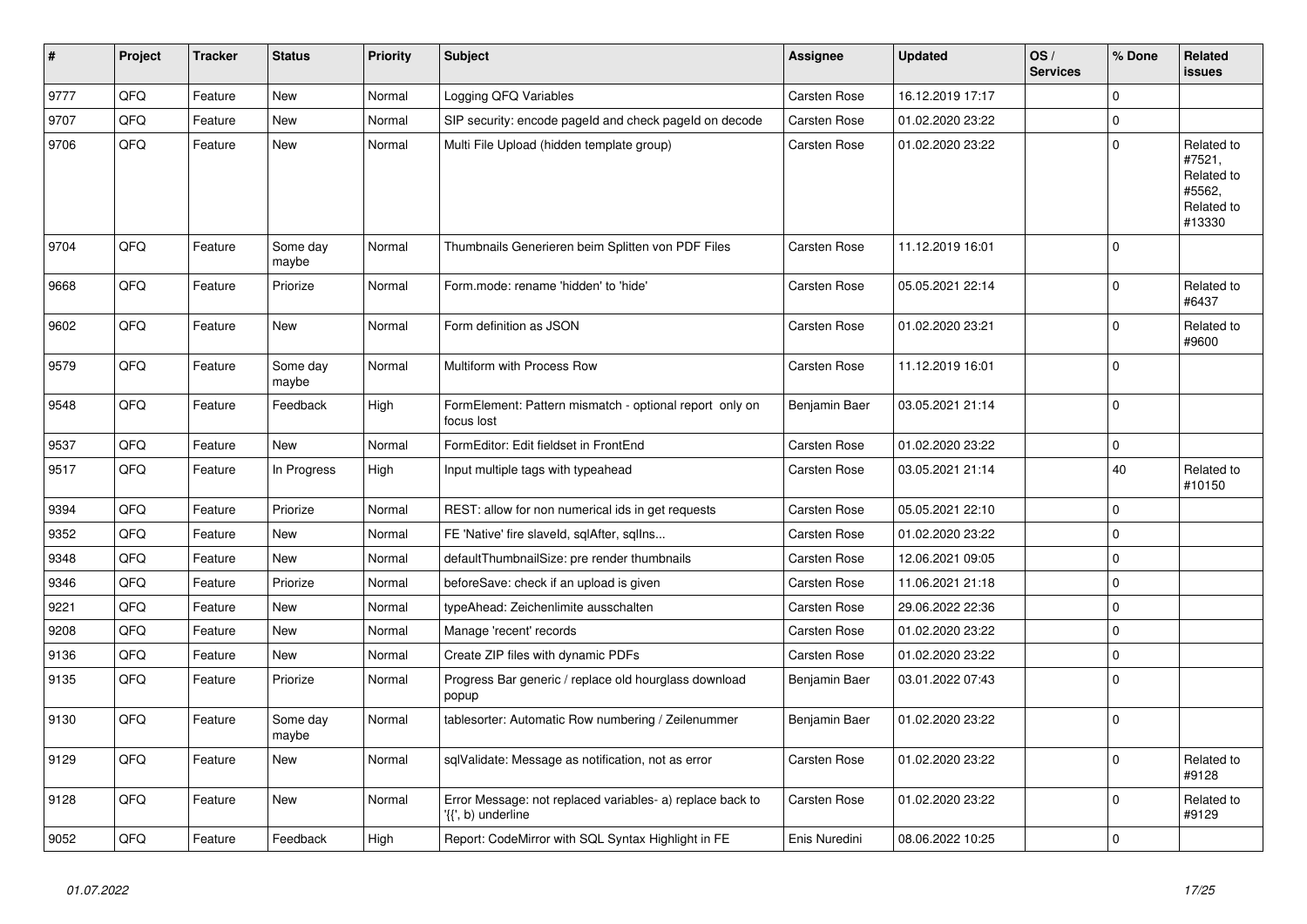| #    | Project | <b>Tracker</b> | <b>Status</b>     | <b>Priority</b> | <b>Subject</b>                                                                                         | <b>Assignee</b>     | <b>Updated</b>   | OS/<br><b>Services</b> | % Done      | Related<br><b>issues</b>                        |
|------|---------|----------------|-------------------|-----------------|--------------------------------------------------------------------------------------------------------|---------------------|------------------|------------------------|-------------|-------------------------------------------------|
| 8975 | QFQ     | Feature        | <b>New</b>        | Normal          | Report Notation: 2.0                                                                                   | <b>Carsten Rose</b> | 01.02.2020 23:22 |                        | $\Omega$    | Related to<br>#8963                             |
| 8963 | QFQ     | Feature        | Priorize          | Normal          | Setting values in a store: flexible way                                                                | <b>Carsten Rose</b> | 05.05.2021 22:10 |                        | $\mathbf 0$ | Related to<br>#8975                             |
| 8962 | QFQ     | Feature        | <b>New</b>        | High            | allow for form fields with identical names                                                             | <b>Carsten Rose</b> | 03.05.2021 21:14 |                        | $\mathbf 0$ |                                                 |
| 8894 | QFQ     | Feature        | Some day<br>maybe | Normal          | Documentation Tags Usable in QFQ Application                                                           | <b>Carsten Rose</b> | 11.12.2019 16:01 |                        | $\Omega$    |                                                 |
| 8892 | QFQ     | Feature        | Some day<br>maybe | Normal          | Display and Edit SQL Comments in Form Editor                                                           | <b>Carsten Rose</b> | 11.12.2019 16:01 |                        | $\mathbf 0$ |                                                 |
| 8806 | QFQ     | Feature        | New               | Normal          | <b>SQL Function nl2br</b>                                                                              | <b>Carsten Rose</b> | 01.02.2020 23:22 |                        | $\mathbf 0$ |                                                 |
| 8719 | QFQ     | Feature        | New               | Normal          | extraButtonLock: add support for 0/1                                                                   | <b>Carsten Rose</b> | 01.02.2020 23:22 |                        | $\mathbf 0$ |                                                 |
| 8702 | QFQ     | Feature        | <b>New</b>        | Normal          | Load Record which is locked: missing user info                                                         | <b>Carsten Rose</b> | 11.12.2019 16:16 |                        | $\mathbf 0$ | Related to<br>#9789                             |
| 8586 | QFQ     | Feature        | Some day<br>maybe | Normal          | QFQ: Enhance Error message for 'record not found'                                                      | <b>Carsten Rose</b> | 16.09.2021 15:10 |                        | $\mathbf 0$ |                                                 |
| 8585 | QFQ     | Feature        | Priorize          | Normal          | Enhance Error message for 'unknown form'                                                               | <b>Carsten Rose</b> | 01.02.2020 10:13 |                        | $\mathbf 0$ |                                                 |
| 8584 | QFQ     | Feature        | Priorize          | Normal          | FE 'Action' - never assign to Container (except Template<br>Group)                                     | <b>Carsten Rose</b> | 01.02.2020 10:13 |                        | $\mathbf 0$ |                                                 |
| 8522 | QFQ     | Feature        | Some day<br>maybe | Normal          | build QFQ - npm warnings                                                                               | Benjamin Baer       | 01.02.2020 23:19 |                        | 50          |                                                 |
| 8520 | QFQ     | Feature        | Some day<br>maybe | Normal          | Bring QFQ to Composer                                                                                  | <b>Carsten Rose</b> | 16.09.2021 15:10 |                        | $\mathbf 0$ |                                                 |
| 8336 | QFQ     | Feature        | <b>New</b>        | Normal          | Form > modified > Close New: a) Optional disable popup, b)<br>custom text, c) mode on save: close stay | <b>Carsten Rose</b> | 01.02.2020 23:22 |                        | $\mathbf 0$ | Related to<br>#8335                             |
| 8277 | QFQ     | Feature        | Priorize          | Normal          | fe.parameter.default=                                                                                  | <b>Carsten Rose</b> | 01.02.2020 23:17 |                        | $\Omega$    | Related to<br>#8113                             |
| 8217 | QFQ     | Feature        | <b>New</b>        | Normal          | if-elseif-else construct                                                                               | Carsten Rose        | 16.03.2021 18:41 |                        | $\Omega$    | Related to<br>#10716                            |
| 8204 | QFQ     | Feature        | Priorize          | High            | Position 'required mark'                                                                               | <b>Carsten Rose</b> | 16.06.2021 13:44 |                        | $\mathbf 0$ |                                                 |
| 8187 | QFQ     | Feature        | New               | Normal          | Subrecord: enable/hide new button - make new/edit/delete<br>customizeable.                             | <b>Carsten Rose</b> | 06.03.2021 18:44 |                        | $\mathbf 0$ | Related to<br>#11326                            |
| 8101 | QFQ     | Feature        | Some day<br>maybe | Normal          | Password hash: support further hashing methods                                                         | Carsten Rose        | 16.09.2021 15:10 |                        | $\mathbf 0$ |                                                 |
| 8089 | QFQ     | Feature        | New               | Normal          | Copy/Paste for FormElements                                                                            | Carsten Rose        | 01.02.2020 23:22 |                        | $\mathbf 0$ |                                                 |
| 8082 | QFQ     | Feature        | Priorize          | High            | Contact form without saving record                                                                     | Carsten Rose        | 07.12.2021 15:20 |                        | $\mathbf 0$ | Related to<br>#8587,<br><b>Blocks</b><br>#11850 |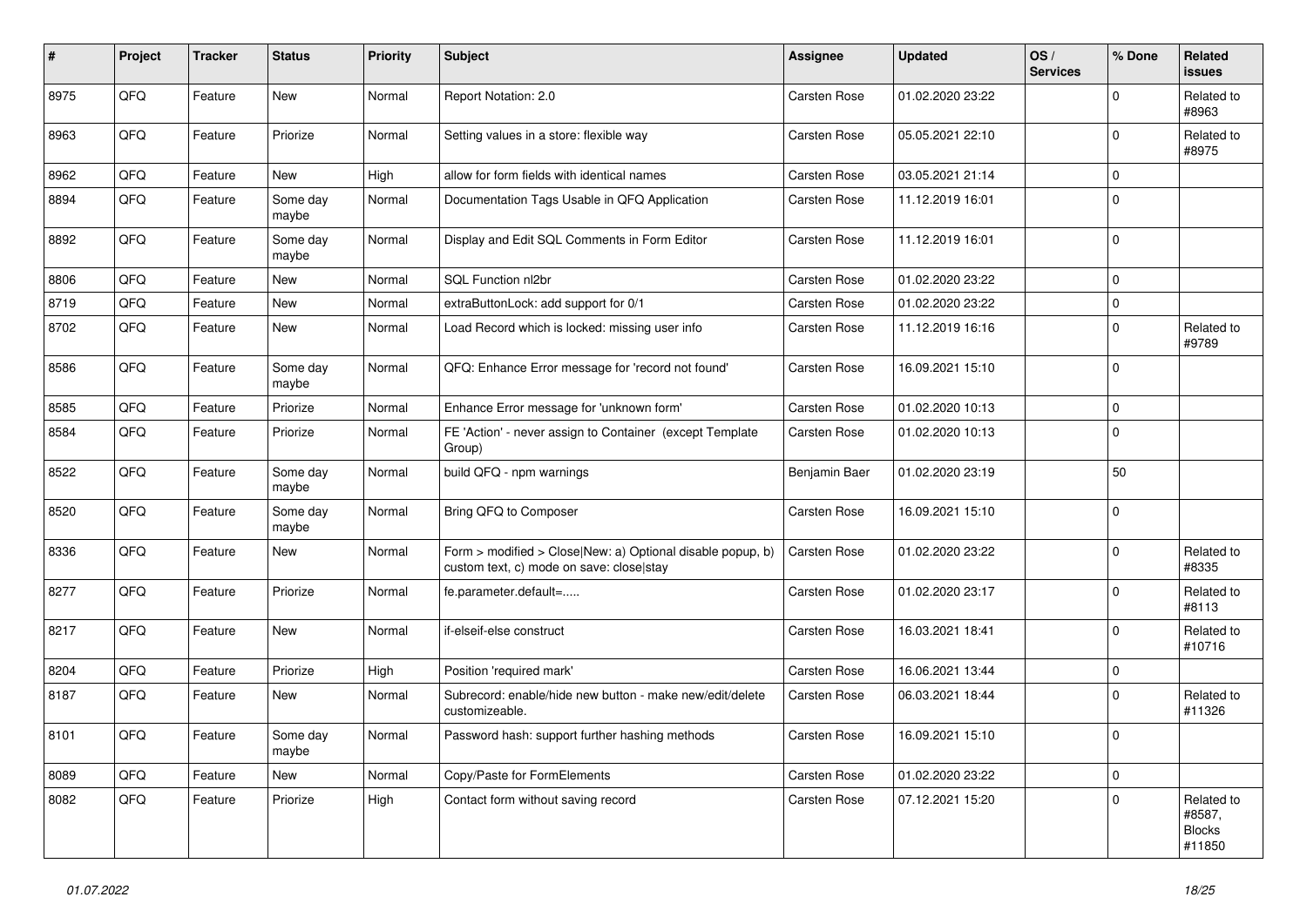| #    | Project | <b>Tracker</b> | <b>Status</b>     | <b>Priority</b> | Subject                                                                 | <b>Assignee</b>     | <b>Updated</b>   | OS/<br><b>Services</b> | % Done      | <b>Related</b><br><b>issues</b>                                        |
|------|---------|----------------|-------------------|-----------------|-------------------------------------------------------------------------|---------------------|------------------|------------------------|-------------|------------------------------------------------------------------------|
| 8056 | QFQ     | Feature        | Some day<br>maybe | Normal          | Termin Organisation (Reservation)                                       |                     | 01.02.2020 23:19 |                        | $\Omega$    | Related to<br>#8658                                                    |
| 8044 | QFQ     | Feature        | Priorize          | Normal          | Transaction: a) Form, b) Report                                         | <b>Carsten Rose</b> | 05.05.2021 22:14 |                        | $\mathbf 0$ | Related to<br>#8043                                                    |
| 8034 | QFQ     | Feature        | Priorize          | Normal          | FormElement 'data': 22.22.2222 should not be accepted                   | Carsten Rose        | 01.02.2020 10:13 |                        | $\Omega$    |                                                                        |
| 7965 | QFQ     | Feature        | Priorize          | Normal          | Input type 'text' with visual format - currency                         | Benjamin Baer       | 03.01.2022 07:45 |                        | $\mathbf 0$ |                                                                        |
| 7924 | QFQ     | Feature        | New               | Normal          | Radio/Checkbox with Tooltip                                             | <b>Carsten Rose</b> | 01.02.2020 23:22 |                        | $\mathbf 0$ |                                                                        |
| 7921 | QFQ     | Feature        | Some day<br>maybe | Normal          | Rest API Export: URL kuerzer machen                                     |                     | 01.02.2020 23:19 |                        | $\mathbf 0$ |                                                                        |
| 7920 | QFQ     | Feature        | New               | Normal          | FE: Syntax Highlight, Zeinlenumbruch                                    | Carsten Rose        | 01.02.2020 10:03 |                        | $\mathbf 0$ |                                                                        |
| 7850 | QFQ     | Feature        | New               | High            | Upload records: non 'pathFileName' column                               | <b>Carsten Rose</b> | 03.05.2021 21:14 |                        | $\mathbf 0$ |                                                                        |
| 7812 | QFQ     | Feature        | New               | Normal          | FE 'Subrecord' - new option 'subrecordShowFilter',<br>'subrecordPaging' | Carsten Rose        | 01.02.2020 23:22 |                        | $\mathbf 0$ |                                                                        |
| 7732 | QFQ     | Feature        | Some day<br>maybe | Normal          | Javascript: Lazy Loading der add on libs                                | Benjamin Baer       | 08.06.2022 10:38 |                        | $\Omega$    | Related to<br>#12611,<br>Related to<br>#12490,<br>Related to<br>#10013 |
| 7730 | QFQ     | Feature        | Priorize          | Normal          | SELECT Box: title in between                                            | Benjamin Baer       | 01.02.2020 23:22 |                        | $\mathbf 0$ |                                                                        |
| 7683 | QFQ     | Feature        | New               | Normal          | Special column names in '{{ SELECT  AS _link }}' should<br>be detected  | Carsten Rose        | 01.02.2020 23:21 |                        | $\mathbf 0$ |                                                                        |
| 7681 | QFQ     | Feature        | <b>New</b>        | Normal          | Optional switch off 'check for modified record'                         | <b>Carsten Rose</b> | 01.02.2020 23:21 |                        | $\mathbf 0$ |                                                                        |
| 7660 | QFQ     | Feature        | New               | Normal          | IMAP: import mails to DB, move / delete mails                           | <b>Carsten Rose</b> | 01.02.2020 09:52 |                        | $\mathbf 0$ |                                                                        |
| 7630 | QFQ     | Feature        | Priorize          | Normal          | detailed error message for simple upload                                | Carsten Rose        | 01.02.2020 10:13 |                        | $\mathbf 0$ |                                                                        |
| 7602 | QFQ     | Feature        | ToDo              | High            | Multi Select: with checkboxes                                           | Benjamin Baer       | 22.03.2022 09:07 |                        | $\Omega$    |                                                                        |
| 7522 | QFQ     | Feature        | Priorize          | Normal          | Inserting default index.html to folder (Avoid Apache<br>Indexing)       | Carsten Rose        | 01.02.2020 10:13 |                        | $\mathbf 0$ |                                                                        |
| 7521 | QFQ     | Feature        | <b>New</b>        | Normal          | TemplateGroup: fe.type=upload                                           | <b>Carsten Rose</b> | 01.02.2020 23:21 |                        | $\mathbf 0$ | Related to<br>#9706                                                    |
| 7520 | QFQ     | Feature        | <b>New</b>        | Normal          | QR Code:  AS _qr ( AS _link)                                            | <b>Carsten Rose</b> | 01.02.2020 23:22 |                        | $\mathbf 0$ |                                                                        |
| 7519 | QFQ     | Feature        | New               | Normal          | Select: Multi                                                           | Carsten Rose        | 01.02.2020 23:22 |                        | 0           |                                                                        |
| 7481 | QFQ     | Feature        | New               | Normal          | Detect 'BaseUrl' automatically                                          | Carsten Rose        | 01.02.2020 23:21 |                        | $\mathbf 0$ |                                                                        |
| 7480 | QFQ     | Feature        | New               | Normal          | Record History (Undo / Redo)                                            | Carsten Rose        | 11.12.2019 16:16 |                        | $\mathbf 0$ | Related to<br>#2361                                                    |
| 7453 | QFQ     | Feature        | Some day<br>maybe | Normal          | import / export forms QFQ                                               | Carsten Rose        | 16.09.2021 15:10 |                        | $\mathbf 0$ |                                                                        |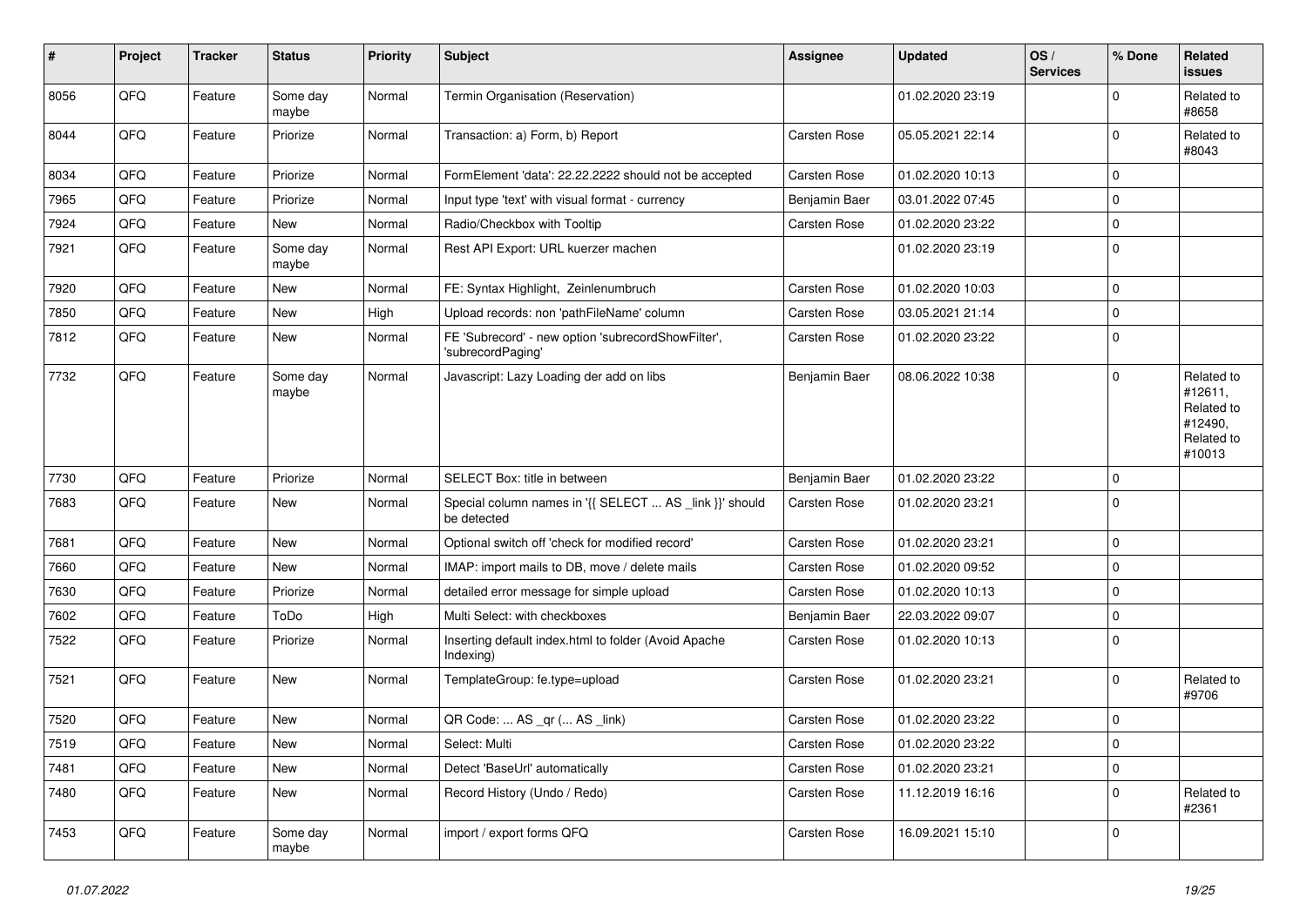| #    | Project | <b>Tracker</b> | <b>Status</b>     | <b>Priority</b> | <b>Subject</b>                                                                                 | Assignee            | <b>Updated</b>   | OS/<br><b>Services</b> | % Done      | Related<br><b>issues</b>  |
|------|---------|----------------|-------------------|-----------------|------------------------------------------------------------------------------------------------|---------------------|------------------|------------------------|-------------|---------------------------|
| 7452 | QFQ     | Feature        | Some day<br>maybe | Normal          | automate deployment new QFQ version                                                            | <b>Carsten Rose</b> | 16.09.2021 15:10 |                        | $\mathbf 0$ |                           |
| 7342 | QFQ     | Feature        | New               | Normal          | add content = hide_this                                                                        | Carsten Rose        | 01.02.2020 23:21 |                        | $\mathbf 0$ |                           |
| 7336 | QFQ     | Feature        | Some day<br>maybe | Normal          | PDF Upload: disallow PDFs with specific Meta information                                       | <b>Carsten Rose</b> | 11.12.2019 16:01 |                        | $\mathbf 0$ |                           |
| 7290 | QFQ     | Feature        | Priorize          | Normal          | FormEditor: title as textarea if LEN(title)>60                                                 | <b>Carsten Rose</b> | 01.02.2020 10:13 |                        | $\mathbf 0$ | Blocked by<br>#7682       |
| 7280 | QFQ     | Feature        | <b>New</b>        | Normal          | recently used table                                                                            | <b>Carsten Rose</b> | 01.02.2020 23:21 |                        | $\mathbf 0$ |                           |
| 7278 | QFQ     | Feature        | Some day<br>maybe | Normal          | Form: Wert vordefinieren der immer gesetzt wird                                                |                     | 02.05.2021 09:27 |                        | $\mathbf 0$ |                           |
| 7239 | QFQ     | Feature        | New               | Normal          | TinyMCE: html tag whitelist                                                                    | <b>Carsten Rose</b> | 01.02.2020 23:21 |                        | $\mathbf 0$ | Related to<br>#14320      |
| 7229 | QFQ     | Feature        | Some day<br>maybe | Normal          | New FormElement.type: Button                                                                   |                     | 01.02.2021 12:32 |                        | $\mathbf 0$ |                           |
| 7217 | QFQ     | Feature        | Priorize          | Normal          | Download: notice User if `_sip=?` is missing                                                   | <b>Carsten Rose</b> | 01.02.2020 10:13 |                        | $\mathbf 0$ |                           |
| 7175 | QFQ     | Feature        | New               | Normal          | Upload: md5 hash as filename                                                                   | Carsten Rose        | 01.02.2020 23:21 |                        | $\mathbf 0$ |                           |
| 7119 | QFQ     | Feature        | <b>New</b>        | Normal          | Upload: scaleDownWidth, scaleDownHeight                                                        | <b>Carsten Rose</b> | 01.02.2020 23:21 |                        | $\mathbf 0$ |                           |
| 7109 | QFQ     | Feature        | New               | Normal          | Dynamic Updates: row/element hide                                                              | <b>Carsten Rose</b> | 01.02.2020 23:22 |                        | $\mathbf 0$ | Has<br>duplicate<br>#4081 |
| 7108 | QFQ     | Feature        | Some day<br>maybe | Normal          | QFQ Wrap Elements                                                                              |                     | 11.12.2019 16:01 |                        | $\mathbf 0$ |                           |
| 7107 | QFQ     | Feature        | Some day<br>maybe | Normal          | Showcase Registration Tool: Anmeldung / Administration :<br>Liste Anmeldungen / Emaileinaldung | <b>Carsten Rose</b> | 11.12.2019 16:01 |                        | $\mathbf 0$ |                           |
| 7106 | QFQ     | Feature        | Some day<br>maybe | Normal          | Beispiel Nummerierung von Rows in Report                                                       |                     | 11.12.2019 16:01 |                        | $\mathbf 0$ |                           |
| 7105 | QFQ     | Feature        | Some day<br>maybe | Normal          | Beispiel wie man in einer zweiten Tabelle speichert.                                           |                     | 11.12.2019 16:01 |                        | $\mathbf 0$ |                           |
| 7104 | QFQ     | Feature        | Some day<br>maybe | Normal          | Manual: hint about escaping if '\r' appears in mail body                                       |                     | 11.12.2019 16:01 |                        | $\mathbf 0$ |                           |
| 7102 | QFQ     | Feature        | New               | Normal          | Comment sign in report: '#' and '--'                                                           | <b>Carsten Rose</b> | 01.02.2020 23:21 |                        | $\mathbf 0$ |                           |
| 7100 | QFQ     | Feature        | Some day<br>maybe | Normal          | Download: log access, max downloads, time limit                                                |                     | 01.02.2020 23:19 |                        | $\mathbf 0$ |                           |
| 7099 | QFQ     | Feature        | New               | Normal          | Redesign FormEditor                                                                            | Carsten Rose        | 01.02.2020 23:21 |                        | $\pmb{0}$   |                           |
| 6998 | QFQ     | Feature        | Priorize          | Normal          | Form: with debug=on show column information as tooltip of<br>column label                      | <b>Carsten Rose</b> | 01.02.2020 10:13 |                        | $\mathbf 0$ |                           |
| 6992 | QFG     | Feature        | Some day<br>maybe | Normal          | DB exception: Syntax Highlight                                                                 |                     | 11.12.2019 16:01 |                        | $\pmb{0}$   | Related to<br>#5450       |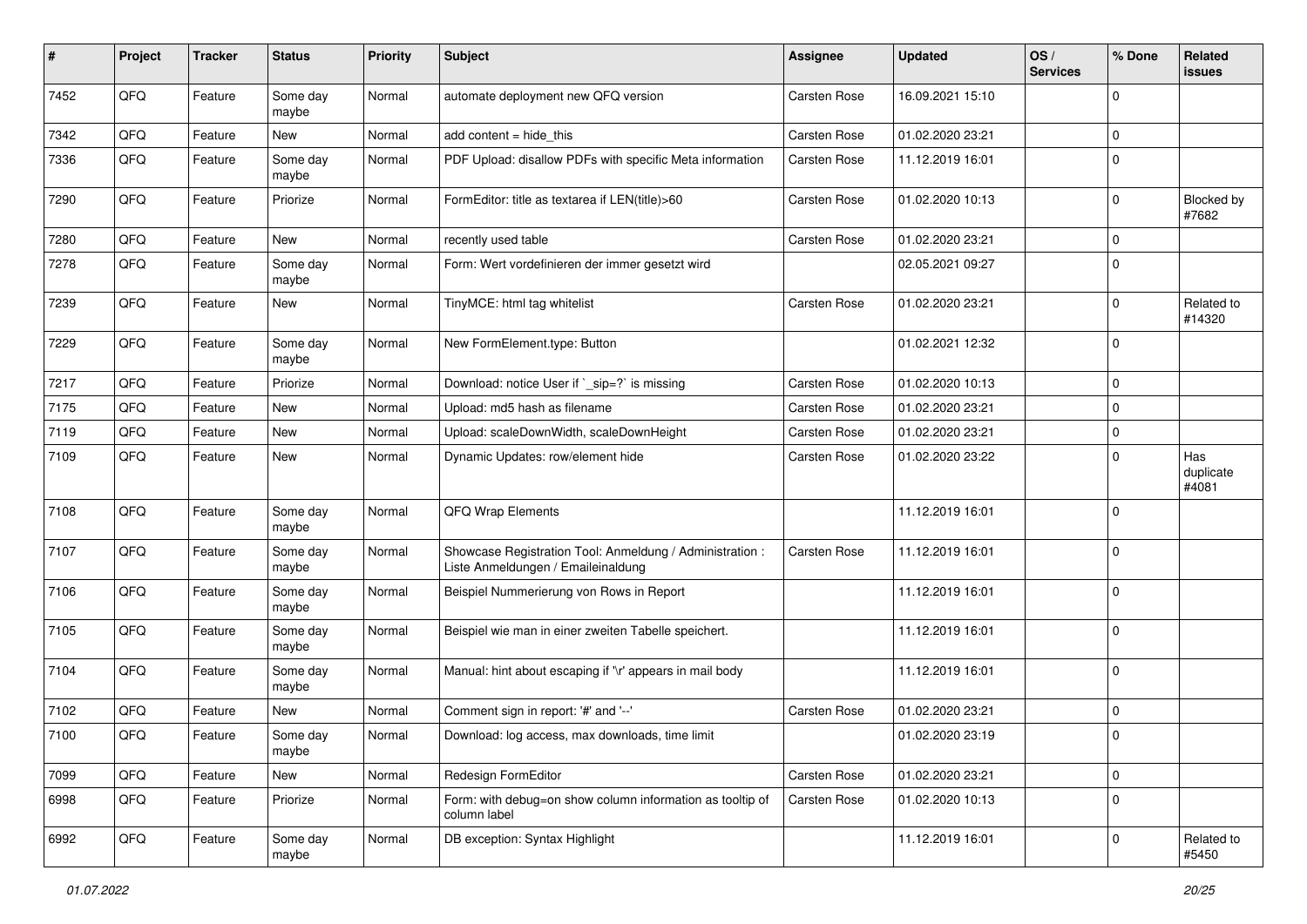| ∥ #  | Project | <b>Tracker</b> | <b>Status</b>     | Priority | <b>Subject</b>                                                                                                             | <b>Assignee</b>     | <b>Updated</b>   | OS/<br><b>Services</b> | % Done      | Related<br><b>issues</b>                    |
|------|---------|----------------|-------------------|----------|----------------------------------------------------------------------------------------------------------------------------|---------------------|------------------|------------------------|-------------|---------------------------------------------|
| 6972 | QFQ     | Feature        | Some day<br>maybe | Normal   | Fabric Clipboard / cross browser tab                                                                                       | Benjamin Baer       | 01.02.2020 23:21 |                        | $\Omega$    |                                             |
| 6970 | QFQ     | Feature        | Some day<br>maybe | Normal   | tablesorter: default fuer 'sortReset' aendern von 'Ctrl' zu 'Alt'                                                          | Benjamin Baer       | 01.02.2020 23:21 |                        | $\Omega$    |                                             |
| 6870 | QFQ     | Feature        | Priorize          | Normal   | Click on '_link' triggers an API call                                                                                      | Benjamin Baer       | 03.01.2022 08:25 |                        | $\mathbf 0$ |                                             |
| 6855 | QFQ     | Feature        | <b>New</b>        | Normal   | With {{feUser:U}}!={{feUser:T}}: Save / Delete: only possible<br>with {{feUserSave:U}}='yes' and '{{feUserDelete:U}}='yes' | Carsten Rose        | 01.02.2020 23:21 |                        | $\Omega$    |                                             |
| 6801 | QFQ     | Feature        | Priorize          | Normal   | Fabric: Maximize / Fulllscreen                                                                                             | Benjamin Baer       | 21.03.2022 09:56 |                        | $\mathbf 0$ |                                             |
| 6765 | QFQ     | Feature        | <b>New</b>        | Normal   | Moeglichkeit via QFQ eigene Logs zu schreiben                                                                              | <b>Carsten Rose</b> | 01.02.2020 23:21 |                        | $\mathbf 0$ |                                             |
| 6723 | QFQ     | Feature        | <b>New</b>        | Normal   | Report QFQ Installation and Version                                                                                        | <b>Carsten Rose</b> | 12.06.2021 09:07 |                        | $\mathbf 0$ |                                             |
| 6715 | QFQ     | Feature        | Some day<br>maybe | Normal   | Code-Refactoring: dbArray vereinheitlichen                                                                                 | Carsten Rose        | 11.12.2019 16:02 |                        | $\Omega$    |                                             |
| 6704 | QFQ     | Feature        | Some day<br>maybe | Normal   | Upload Mode: Bilder in Notizen rechts sollen aktuellen<br>Upload repräsentieren.                                           |                     | 01.02.2020 23:19 |                        | $\Omega$    | Related to<br>#3264                         |
| 6609 | QFQ     | Feature        | New               | Normal   | Formlet: JSON API erweitern                                                                                                | <b>Carsten Rose</b> | 01.02.2020 23:21 |                        | 50          |                                             |
| 6602 | QFQ     | Feature        | <b>New</b>        | Normal   | Formlet: in Report auf Mausklick ein mini-form oeffnen                                                                     | <b>Carsten Rose</b> | 11.12.2019 16:16 |                        | $\Omega$    |                                             |
| 6594 | QFQ     | Feature        | <b>New</b>        | Normal   | Excel: on download, check if there is a valid sip                                                                          | Carsten Rose        | 01.02.2020 23:21 |                        | $\Omega$    |                                             |
| 6515 | QFQ     | Feature        | Some day<br>maybe | Normal   | Formular: Felder dynamisch ein/ausblenden                                                                                  |                     | 11.12.2019 16:02 |                        | $\Omega$    |                                             |
| 6437 | QFQ     | Feature        | <b>New</b>        | Normal   | Neuer Mode Button bei FormElementen                                                                                        | <b>Carsten Rose</b> | 01.02.2020 23:21 |                        | $\mathbf 0$ | Related to<br>#9668,<br>Blocked by<br>#9678 |
| 6299 | QFQ     | Feature        | Some day<br>maybe | Normal   | Attack detection: log table with invalid SIP access                                                                        |                     | 11.12.2019 16:02 |                        | $\mathbf 0$ | Related to<br>#3947                         |
| 6292 | QFQ     | Feature        | <b>New</b>        | Normal   | Download: File speichern mit Hash aber original Filename in<br>der Datenbank vermerken fuer Downloads                      | <b>Carsten Rose</b> | 01.02.2020 23:21 |                        | $\mathbf 0$ |                                             |
| 6289 | QFQ     | Feature        | <b>New</b>        | Normal   | Form: Log                                                                                                                  | Carsten Rose        | 01.02.2020 23:21 |                        | $\mathbf 0$ |                                             |
| 6288 | QFQ     | Feature        | Some day<br>maybe | Normal   | Best Practice: Erklaeren wie man ein Formular ganz in<br>'weiss' erstellen kann                                            |                     | 11.12.2019 16:02 |                        | $\Omega$    |                                             |
| 6261 | QFQ     | Feature        | <b>New</b>        | Normal   | <b>Persistent SIP</b>                                                                                                      | <b>Carsten Rose</b> | 12.06.2021 09:07 |                        | $\Omega$    | Related to<br>#10819                        |
| 6250 | QFQ     | Feature        | In Progress       | Normal   | Enhance layout: a) Subrecord, b) Subrecord-Title                                                                           | <b>Carsten Rose</b> | 01.02.2020 23:22 |                        | $\Omega$    | Related to<br>#5391                         |
| 6224 | QFQ     | Feature        | Priorize          | Normal   | Dynamic update: fade in/out fields                                                                                         | Benjamin Baer       | 21.03.2022 09:50 |                        | $\mathbf 0$ |                                             |
| 6084 | QFQ     | Feature        | Some day<br>maybe | Normal   | New escape type: 'D' - convert date                                                                                        |                     | 01.02.2020 23:19 |                        | $\mathbf 0$ |                                             |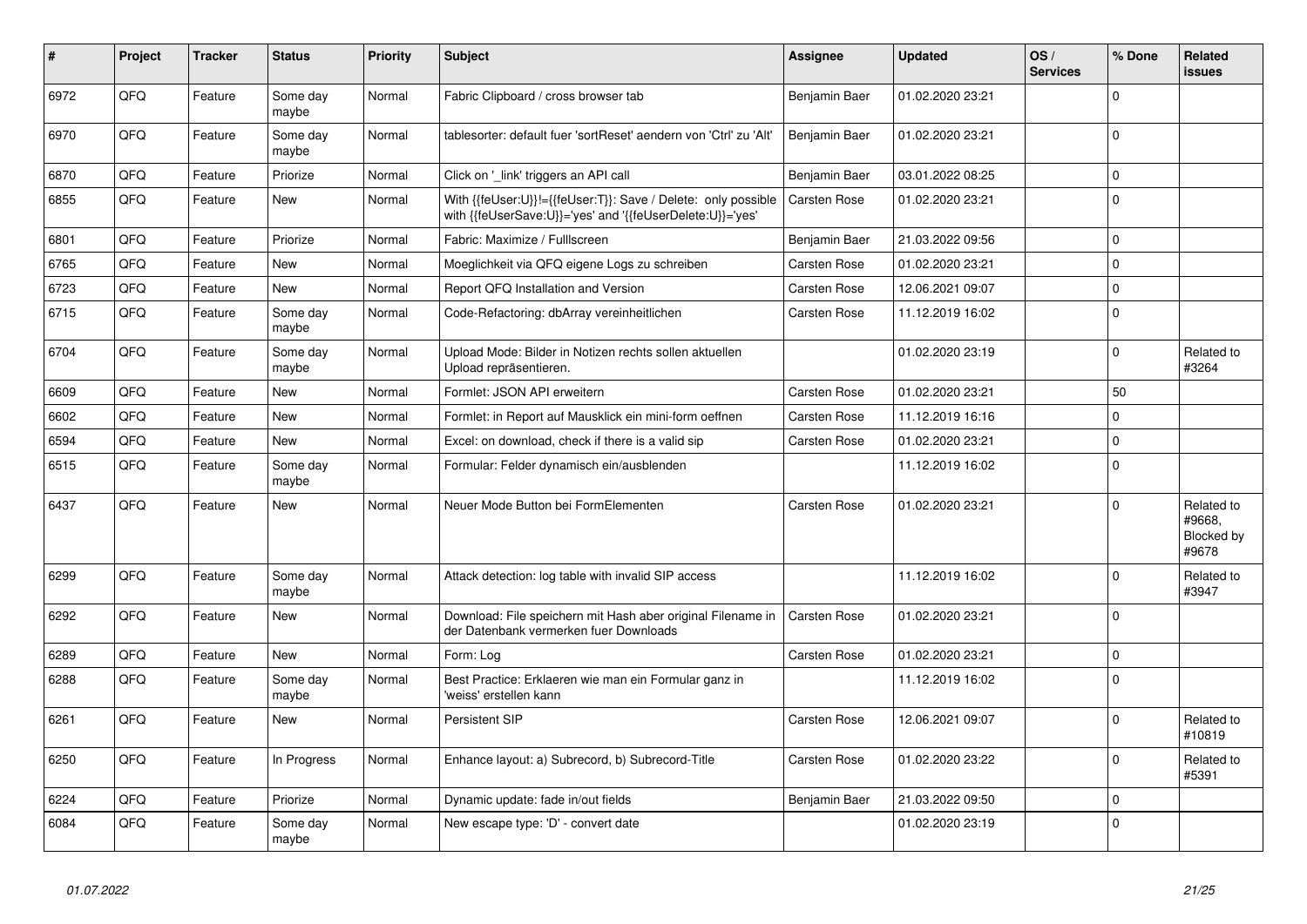| #    | Project | <b>Tracker</b> | <b>Status</b>     | <b>Priority</b> | <b>Subject</b>                                                                    | Assignee            | <b>Updated</b>   | OS/<br><b>Services</b> | % Done      | Related<br><b>issues</b>                    |
|------|---------|----------------|-------------------|-----------------|-----------------------------------------------------------------------------------|---------------------|------------------|------------------------|-------------|---------------------------------------------|
| 6083 | QFQ     | Feature        | Some day<br>maybe | Normal          | Dynamic Update: Value Check via SQL                                               |                     | 11.12.2019 16:02 |                        | $\mathbf 0$ |                                             |
| 5983 | QFQ     | Feature        | Some day<br>maybe | Normal          | Form Submit (save & update): normalize date/-time FE                              | <b>Carsten Rose</b> | 01.02.2020 23:19 |                        | $\mathbf 0$ |                                             |
| 5942 | QFQ     | Feature        | Priorize          | Normal          | 'L' and 'type': append to links, generate via 'link' by using 'u:'                | <b>Carsten Rose</b> | 01.02.2020 10:13 |                        | $\Omega$    |                                             |
| 5923 | QFQ     | Feature        | Some day<br>maybe | Normal          | fillStoreSystemBySqlLate                                                          |                     | 01.02.2020 23:19 |                        | $\mathbf 0$ |                                             |
| 5895 | QFQ     | Feature        | Some day<br>maybe | Normal          | Tutorial: List of all QFQ Features                                                |                     | 01.02.2020 23:19 |                        | $\mathbf 0$ |                                             |
| 5894 | QFQ     | Feature        | Feedback          | Normal          | Typeahead in Report: show/hide rows dynamically                                   | Carsten Rose        | 18.02.2022 08:50 |                        | $\mathbf 0$ | Related to<br>#5893.<br>Related to<br>#5885 |
| 5893 | QFQ     | Feature        | Some day<br>maybe | Normal          | Edit on double-click                                                              |                     | 01.02.2020 23:19 |                        | $\mathbf 0$ | Related to<br>#5894                         |
| 5892 | QFQ     | Feature        | Some day<br>maybe | Normal          | QFQ should use T3 API to manipulate FE GROUP<br>membership                        |                     | 01.02.2020 23:20 |                        | $\mathbf 0$ |                                             |
| 5852 | QFQ     | Feature        | Some day<br>maybe | Normal          | Logging: mail.log / sql.log - im FE anzeigen und via AJAX<br>aktualisieren        | <b>Carsten Rose</b> | 01.02.2020 23:19 |                        | $\mathbf 0$ | Related to<br>#5885                         |
| 5851 | QFQ     | Feature        | Some day<br>maybe | Normal          | Queue System implementieren: MQTT, RabbitMQ                                       |                     | 01.02.2020 23:20 |                        | $\mathbf 0$ | Related to<br>#5715                         |
| 5850 | QFQ     | Feature        | Some day<br>maybe | Normal          | Deployment: In QFQ Doc best practice fuer zeitgemaesses<br>Deployment beschreiben |                     | 01.02.2020 23:20 |                        | $\Omega$    |                                             |
| 5805 | QFQ     | Feature        | Some day<br>maybe | Normal          | TypeAHead SQL value instead of key stored                                         |                     | 01.02.2020 23:19 |                        | $\mathbf 0$ | Related to<br>#5444                         |
| 5783 | QFQ     | Feature        | Some day<br>maybe | Normal          | <b>BPMN View/Edit</b>                                                             |                     | 11.12.2019 16:02 |                        | $\mathbf 0$ |                                             |
| 5782 | QFQ     | Feature        | <b>New</b>        | Normal          | NextCloud API                                                                     | <b>Carsten Rose</b> | 01.02.2020 10:02 |                        | $\mathbf 0$ |                                             |
| 5715 | QFQ     | Feature        | <b>New</b>        | High            | PDF Caching                                                                       | <b>Carsten Rose</b> | 03.05.2021 21:14 |                        | $\mathbf 0$ | Related to<br>#5851,<br>Related to<br>#6357 |
| 5695 | QFG     | Feature        | In Progress       | Normal          | Multiform                                                                         | Carsten Rose        | 02.01.2021 18:38 |                        | 0           |                                             |
| 5665 | QFQ     | Feature        | Some day<br>maybe | Normal          | Versuch das '{{!' nicht mehr noetig ist.                                          | <b>Carsten Rose</b> | 01.02.2020 23:20 |                        | $\mathbf 0$ | Related to<br>#7432,<br>Related to<br>#7434 |
| 5579 | QFQ     | Feature        | Some day<br>maybe | Normal          | Enhance Doc / Presentation: variable type 'link column type'                      | <b>Carsten Rose</b> | 01.02.2020 23:19 |                        | $\mathbf 0$ |                                             |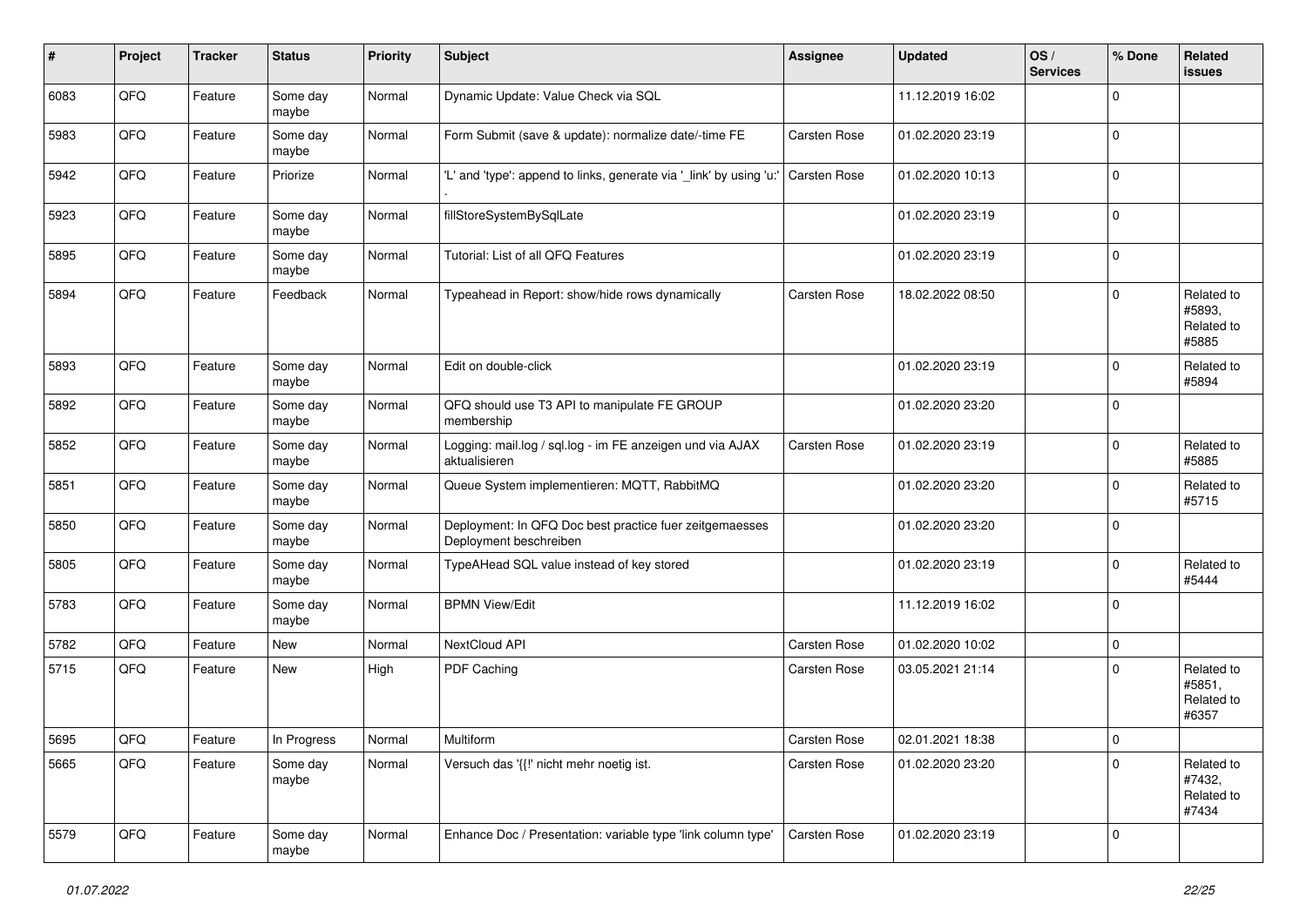| #    | Project | <b>Tracker</b> | <b>Status</b>     | <b>Priority</b> | <b>Subject</b>                                                                                     | <b>Assignee</b>     | <b>Updated</b>   | OS/<br><b>Services</b> | % Done       | <b>Related</b><br><b>issues</b> |
|------|---------|----------------|-------------------|-----------------|----------------------------------------------------------------------------------------------------|---------------------|------------------|------------------------|--------------|---------------------------------|
| 5562 | QFQ     | Feature        | Priorize          | Normal          | Drag'n'Drop fuer Uploads                                                                           | Benjamin Baer       | 21.03.2022 09:52 |                        | $\mathbf 0$  | Related to<br>#9706             |
| 5548 | QFQ     | Feature        | Some day<br>maybe | Normal          | 801 Textfiles/Scriptfiles als Thumbnail                                                            | Carsten Rose        | 07.03.2022 16:26 |                        | $\mathbf 0$  |                                 |
| 5480 | QFQ     | Feature        | Some day<br>maybe | Normal          | QFQ: Dokumentation mit Screenshots versehen                                                        | Carsten Rose        | 01.02.2020 23:20 |                        | $\mathbf 0$  | Related to<br>#9879             |
| 5455 | QFQ     | Feature        | Some day<br>maybe | Normal          | Mail Redirects grld abhaengig                                                                      |                     | 01.02.2020 23:20 |                        | $\mathbf 0$  |                                 |
| 5452 | QFQ     | Feature        | Some day<br>maybe | Normal          | Thumbnails from PDF: bad quality                                                                   |                     | 01.02.2020 23:20 |                        | $\mathbf 0$  |                                 |
| 5428 | QFQ     | Feature        | Some day<br>maybe | Normal          | secure thumbnail: late render on access.                                                           | Carsten Rose        | 01.02.2020 23:20 |                        | $\mathbf 0$  |                                 |
| 5389 | QFQ     | Feature        | Some day<br>maybe | Normal          | QFQ Design: Multline label / note                                                                  | Benjamin Baer       | 01.02.2020 23:19 |                        | $\mathbf 0$  |                                 |
| 5366 | QFQ     | Feature        | Priorize          | Normal          | Saving with keyboard shortcuts                                                                     | Benjamin Baer       | 21.03.2022 09:47 |                        | $\mathbf 0$  |                                 |
| 5345 | QFQ     | Feature        | New               | Normal          | Report: UPDATE / INSERT / DELETE statements should<br>trigger subqueries, depending on the result. | Carsten Rose        | 27.05.2020 16:11 |                        | $\mathbf 0$  |                                 |
| 5342 | QFQ     | Feature        | Some day<br>maybe | Normal          | link - with HTML Attributes                                                                        |                     | 01.02.2020 23:20 |                        | $\pmb{0}$    | Related to<br>#14077            |
| 5160 | QFQ     | Feature        | Some day<br>maybe | Normal          | QFQ collaborative / together.js, ShareJS, y-js, collaborative,                                     |                     | 11.12.2019 16:02 |                        | $\mathbf 0$  |                                 |
| 5132 | QFQ     | Feature        | Some day<br>maybe | Normal          | Error Message sendmail missing attachment: more details                                            | <b>Carsten Rose</b> | 01.02.2020 23:19 |                        | $\Omega$     |                                 |
| 5131 | QFQ     | Feature        | <b>New</b>        | Normal          | Activate Spin Gear ('wait/busy' indicator) via LINK attribute                                      | <b>Carsten Rose</b> | 01.02.2020 23:21 |                        | $\mathsf 0$  |                                 |
| 5129 | QFQ     | Feature        | Some day<br>maybe | Normal          | Reports: SQL fuer x Achse und y Achse                                                              |                     | 11.12.2019 16:02 |                        | $\mathbf 0$  |                                 |
| 5024 | QFQ     | Feature        | Some day<br>maybe | Normal          | Fabric: Generate PDF with edits                                                                    | Benjamin Baer       | 01.02.2020 23:20 |                        | $\mathbf 0$  | Related to<br>#10704            |
| 4974 | QFQ     | Feature        | Some day<br>maybe | Normal          | Long polling - inform all listening clients of changes                                             |                     | 11.12.2019 16:02 |                        | $\mathbf 0$  |                                 |
| 4956 | QFQ     | Feature        | Some dav<br>maybe | Normal          | Sendmail: Benutzerdefinierte Headers                                                               | <b>Carsten Rose</b> | 11.12.2019 16:02 |                        | $\Omega$     |                                 |
| 4872 | QFQ     | Feature        | Some day<br>maybe | Normal          | Fields of Typo3 page available in STORE_TYPO3                                                      | <b>Carsten Rose</b> | 01.02.2020 23:19 |                        | $\mathbf 0$  |                                 |
| 4869 | QFQ     | Feature        | Some day<br>maybe | Normal          | Dynamic Update (show, hide, readonly?, required?) for<br><b>Template Group Elements</b>            | Carsten Rose        | 01.02.2020 23:19 |                        | $\mathbf{0}$ | Related to<br>#4865             |
| 4839 | QFQ     | Feature        | Some day<br>maybe | Normal          | qfq-handle in <head> Abschnitt</head>                                                              | <b>Carsten Rose</b> | 11.12.2019 16:02 |                        | $\mathbf 0$  |                                 |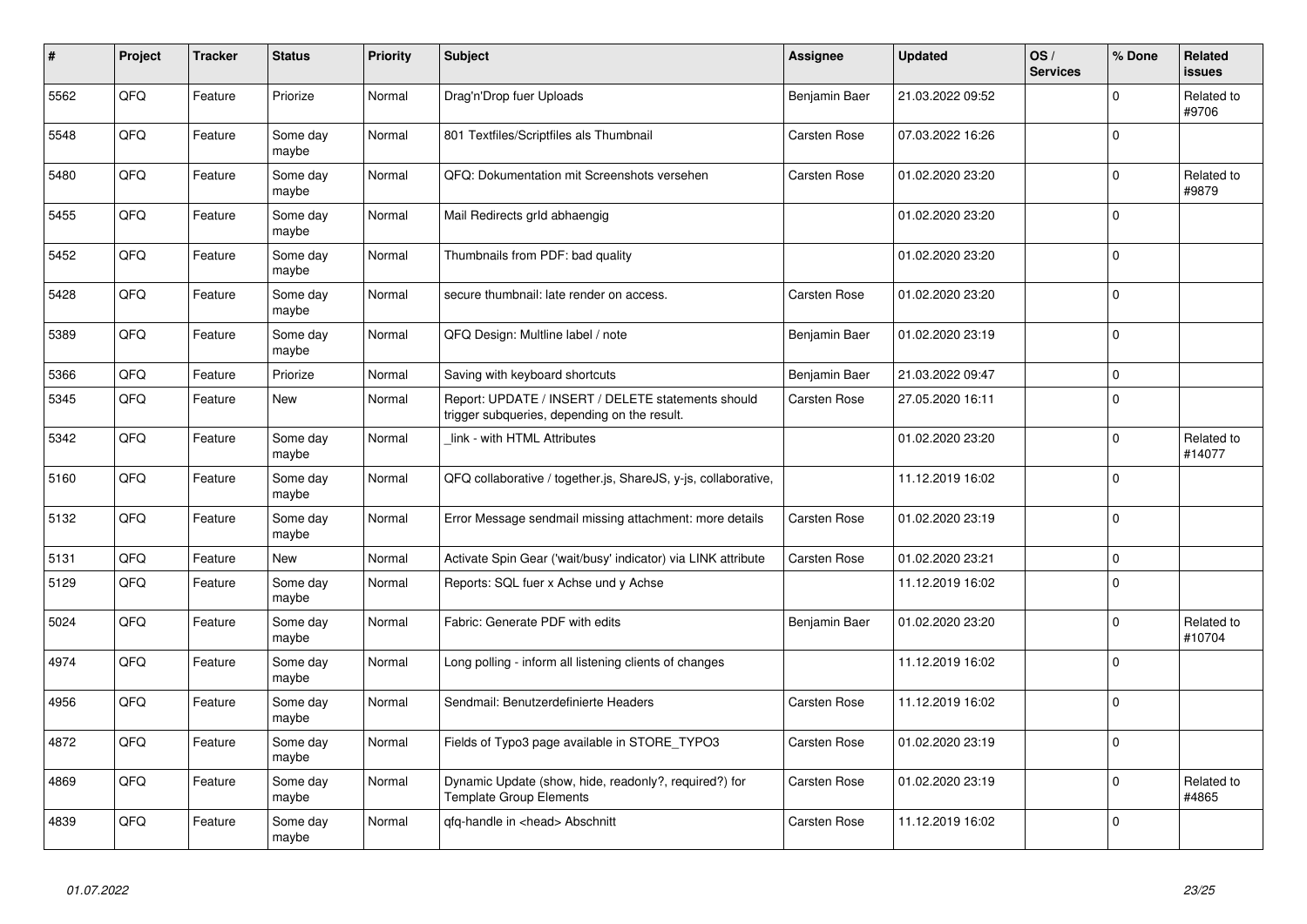| $\vert$ # | Project | <b>Tracker</b> | <b>Status</b>     | <b>Priority</b> | <b>Subject</b>                                                                                                                                                | <b>Assignee</b>     | <b>Updated</b>   | OS/<br><b>Services</b> | % Done       | Related<br><b>issues</b>                    |
|-----------|---------|----------------|-------------------|-----------------|---------------------------------------------------------------------------------------------------------------------------------------------------------------|---------------------|------------------|------------------------|--------------|---------------------------------------------|
| 4816      | QFQ     | Feature        | Some day<br>maybe | Normal          | Templates for QFQ Reports (Tables, Radios, )                                                                                                                  |                     | 01.02.2020 23:20 |                        | $\mathbf 0$  |                                             |
| 4757      | QFQ     | Feature        | Some dav<br>maybe | Normal          | Test subrecord: download links ok? Links ok?                                                                                                                  | <b>Carsten Rose</b> | 01.02.2020 23:20 |                        | $\mathbf 0$  |                                             |
| 4719      | QFQ     | Feature        | Some day<br>maybe | Normal          | Custom Message in Client in case of 'Browser tab close,<br>modification will be lost'                                                                         |                     | 01.02.2020 23:20 |                        | $\mathbf 0$  |                                             |
| 4652      | QFQ     | Feature        | Some day<br>maybe | Normal          | UZH CD: Weiterleitung auf benutzerdefinierte 403/404 Seite                                                                                                    | <b>Carsten Rose</b> | 01.02.2020 23:20 |                        | $\mathbf 0$  |                                             |
| 4650      | QFQ     | Feature        | Some day<br>maybe | Normal          | Convert html to doc/rtf                                                                                                                                       | <b>Carsten Rose</b> | 01.02.2020 23:20 |                        | $\mathbf 0$  | Related to<br>#10704                        |
| 4640      | QFQ     | Feature        | Some day<br>maybe | Normal          | Rename System Forms                                                                                                                                           |                     | 01.02.2020 23:20 |                        | $\mathsf 0$  |                                             |
| 4627      | QFQ     | Feature        | Some day<br>maybe | Normal          | dbupdate: all tables - check 'create', 'modified' if it is possible<br>to change to default 'CURRENT_TIMESTAMP' and modified<br>'ON UPDATE CURRENT_TIMESTAMP' |                     | 01.02.2020 23:20 |                        | $\Omega$     |                                             |
| 4626      | QFQ     | Feature        | Some day<br>maybe | Normal          | Mobile View: 'classBody=qfq-form-right' makes no sense                                                                                                        |                     | 01.02.2020 23:20 |                        | $\mathbf 0$  |                                             |
| 4606      | QFQ     | Feature        | Some day<br>maybe | Normal          | link: qualifier to render bootstrap button                                                                                                                    | <b>Carsten Rose</b> | 01.02.2020 23:19 |                        | $\mathbf{0}$ |                                             |
| 4551      | QFQ     | Feature        | Some day<br>maybe | Normal          | Set 'pills' via dynamicUpdate to show/hide/disabled                                                                                                           |                     | 01.02.2020 23:20 |                        | $\mathbf 0$  | Related to<br>#3752                         |
| 4536      | QFQ     | Feature        | Some day<br>maybe | Normal          | FE upload: problem with delete if mutliple uploads an<br>FE.name="                                                                                            |                     | 01.02.2020 23:20 |                        | $\mathsf 0$  |                                             |
| 4446      | QFQ     | Feature        | Some day<br>maybe | Normal          | New FE get same feldContainerId as last modifed FE                                                                                                            |                     | 01.02.2020 23:20 |                        | $\Omega$     |                                             |
| 4445      | QFQ     | Feature        | Some day<br>maybe | Normal          | template group: Option to simulate fieldset                                                                                                                   |                     | 28.06.2021 14:11 |                        | $\mathbf 0$  |                                             |
| 4444      | QFQ     | Feature        | Some day<br>maybe | Normal          | FE.type=upload: detect mime type                                                                                                                              |                     | 11.12.2019 16:02 |                        | $\mathbf 0$  | Related to<br>#4303                         |
| 4443      | QFQ     | Feature        | Some day<br>maybe | Normal          | Form: multiple secondary tables                                                                                                                               |                     | 01.02.2020 23:20 |                        | $\mathbf{0}$ |                                             |
| 4442      | QFQ     | Feature        | Some day<br>maybe | Normal          | Special Column Name: link - new symbol G (Glyph) to<br>choose any available symbol                                                                            |                     | 11.12.2019 16:02 |                        | $\mathbf 0$  |                                             |
| 4440      | QFQ     | Feature        | Some day<br>maybe | Normal          | Manual.rst: explain how to. expand PHP Session to 4h                                                                                                          |                     | 11.12.2019 16:02 |                        | $\mathbf 0$  |                                             |
| 4439      | QFQ     | Feature        | Some day<br>maybe | Normal          | Log: report all actions fired by an FE Element, incl. the<br>original directive (slaveld, sqllnsert, )                                                        |                     | 01.02.2020 23:20 |                        | $\Omega$     | Related to<br>#4432,<br>Related to<br>#5458 |